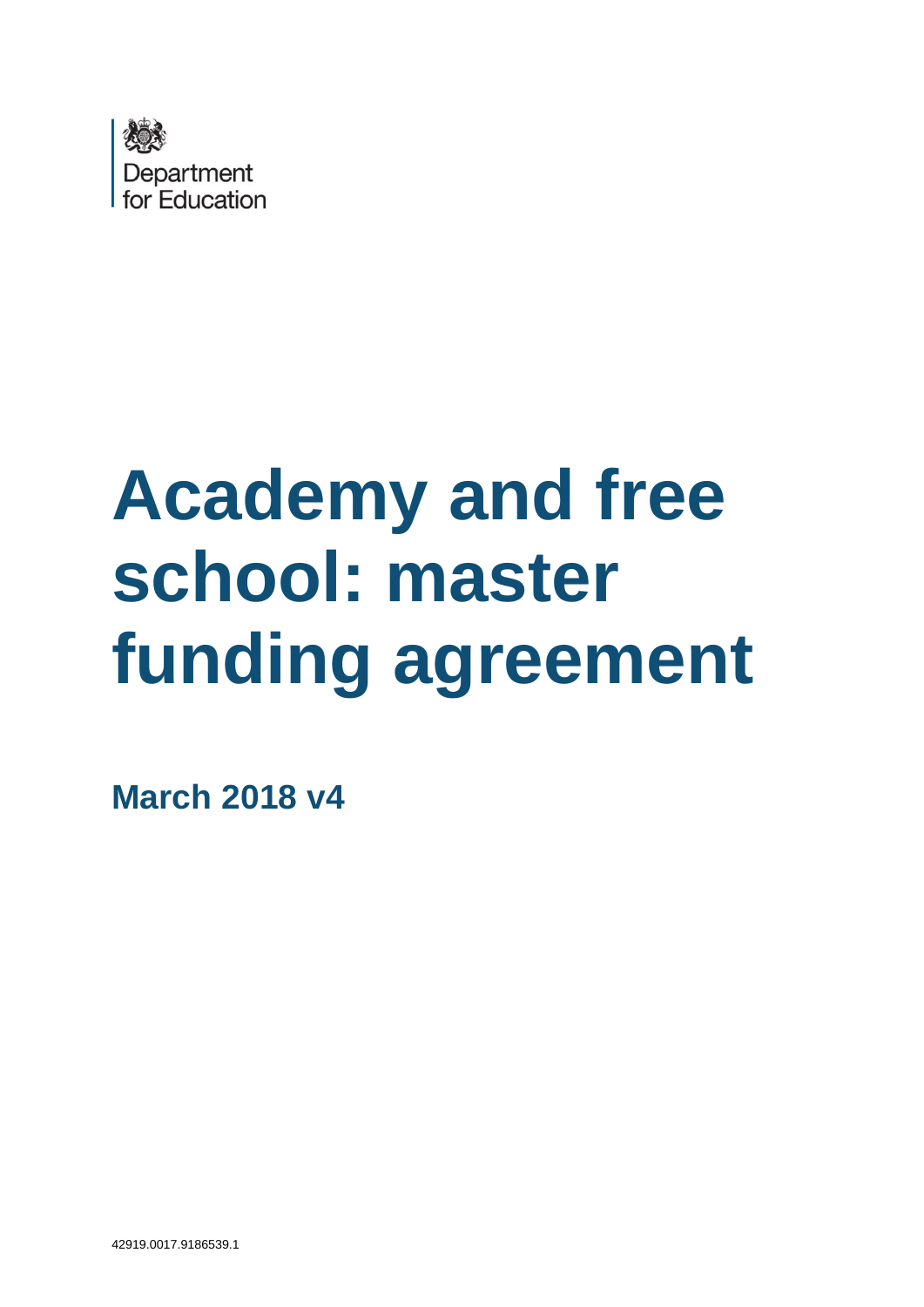## **Contents**

| <b>SUMMARY SHEET</b>                                      | 4  |
|-----------------------------------------------------------|----|
| <b>INTRODUCTION</b><br>1.                                 | 5  |
| Definitions of types of Academies:                        | 5  |
| Other defined terms:                                      | 6  |
| General Obligations of the Academy Trust                  | 10 |
| Governance                                                | 12 |
| <b>RUNNING OF THE ACADEMIES</b><br>2.                     | 14 |
| Length of school day and year                             | 14 |
| <b>Teachers and staff</b>                                 | 14 |
| School meals                                              | 16 |
| <b>Pupil Premium</b>                                      | 16 |
| Charging                                                  | 17 |
| Exclusions                                                | 18 |
| Curriculum                                                | 18 |
| Assessment                                                | 20 |
| <b>GRANT FUNDING</b><br>3.                                | 22 |
| <b>Recurrent Expenditure Grants</b>                       | 22 |
| <b>Capital Grant</b>                                      | 22 |
| General Annual Grant (GAG)                                | 24 |
| Earmarked Annual Grant (EAG)                              | 26 |
| Arrangements for paying GAG and EAG                       | 27 |
| Other relevant funding                                    | 28 |
| <b>FINANCIAL AND ACCOUNTING REQUIREMENTS</b><br>4.        | 28 |
| General                                                   | 28 |
| Application of the Academies Financial Handbook           | 29 |
| <b>Budgeting for funds</b>                                | 30 |
| Carrying forward of funds                                 | 31 |
| Annual accounts and audit                                 | 31 |
| Keeping financial records                                 | 32 |
| Access to financial records                               | 32 |
| Acquiring and disposing of Publicly Funded Assets         | 33 |
| Retention of proceeds from the disposal of capital assets | 33 |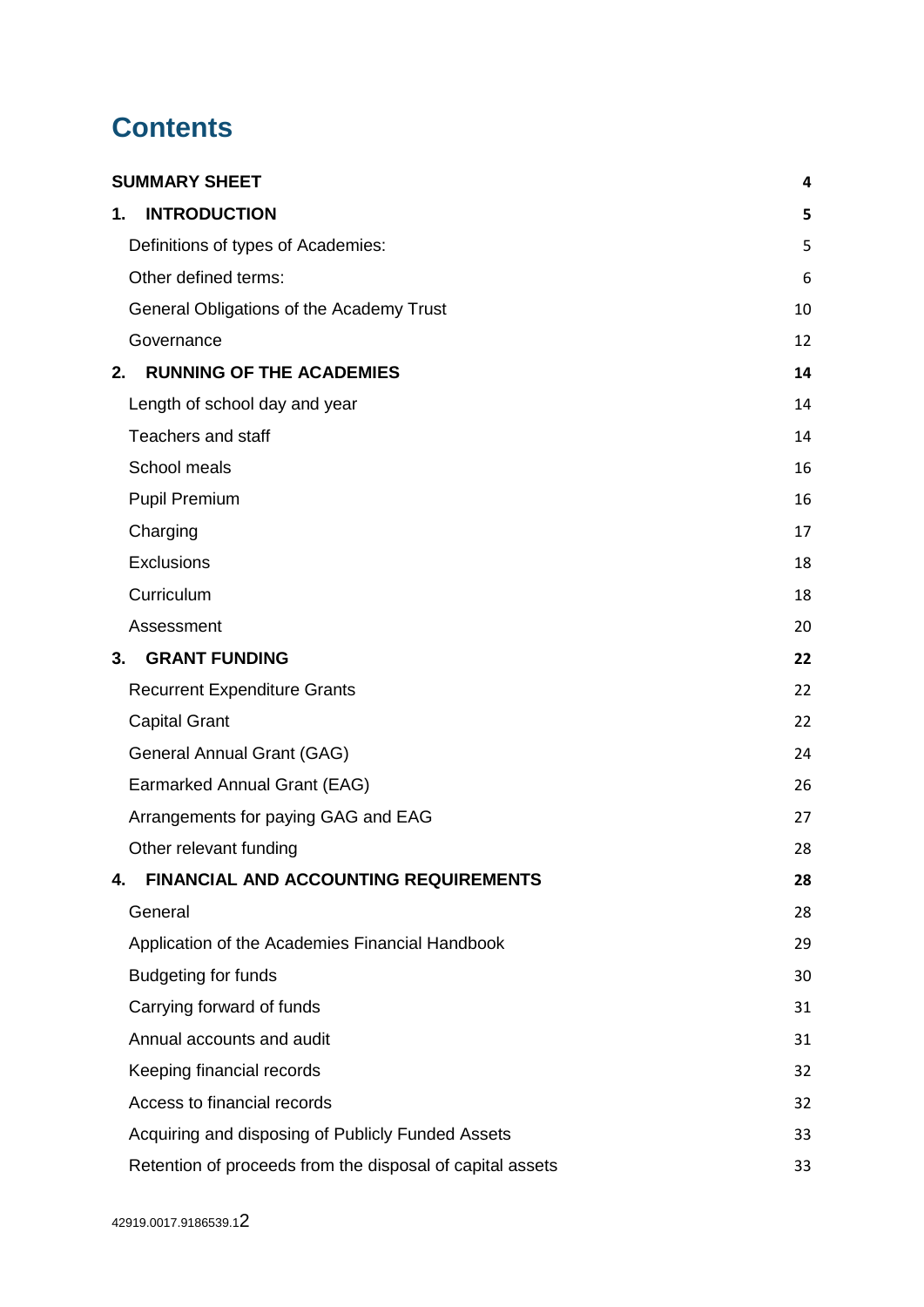|    | Transactions outside the usual planned range | 34 |
|----|----------------------------------------------|----|
|    | <b>Borrowing</b>                             | 34 |
| 5. | <b>COMPLAINTS</b>                            | 35 |
| 6. | <b>TERMINATION</b>                           | 36 |
|    | Termination by either party                  | 36 |
|    | Change of Control of the Academy Trust       | 39 |
| 7. | OTHER CONTRACTUAL ARRANGEMENTS               | 39 |
|    | Information                                  | 39 |
|    | Access by the Secretary of State's Officers  | 40 |
|    | <b>Notices</b>                               | 41 |
|    | Contractual                                  | 42 |
|    |                                              |    |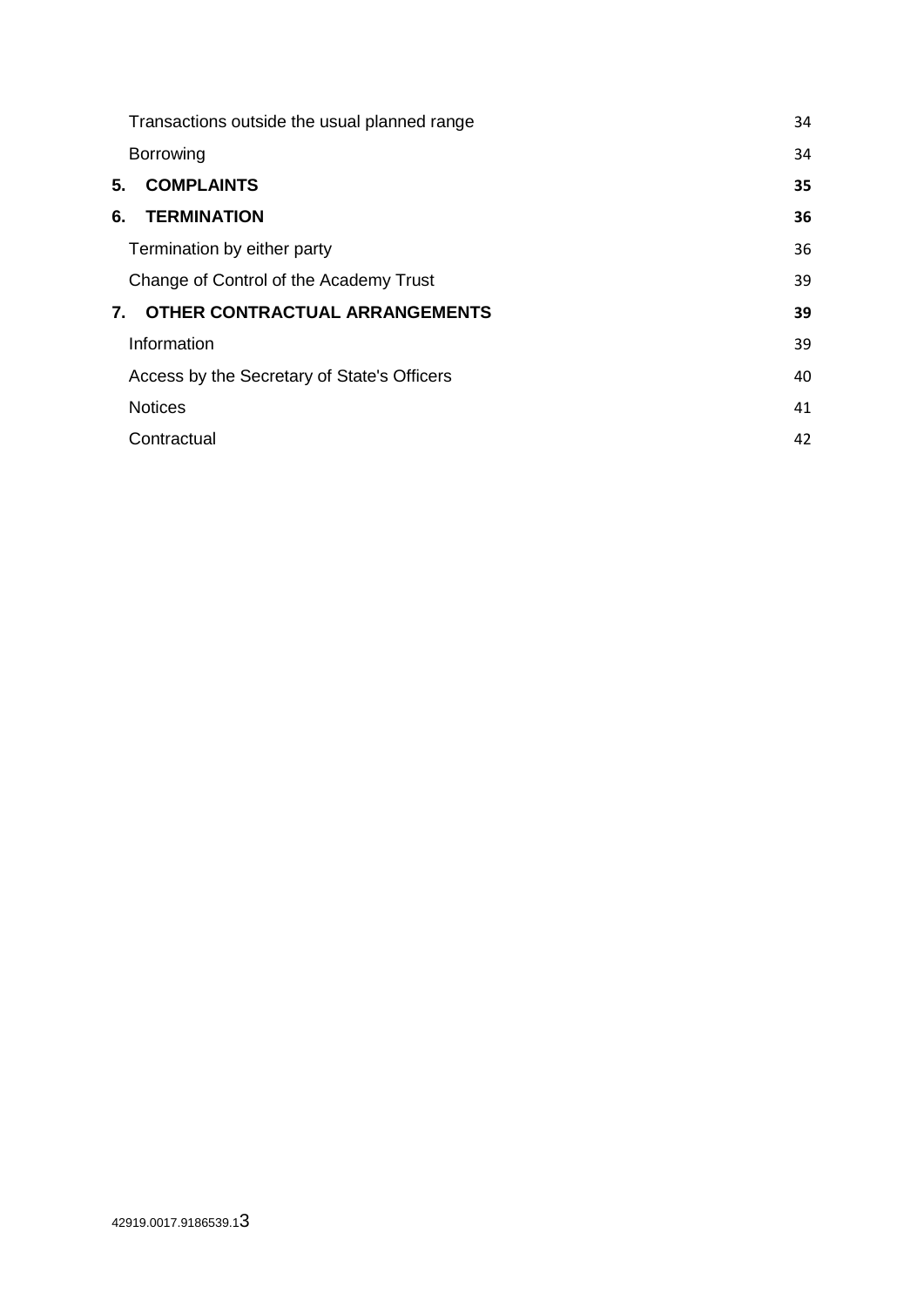## <span id="page-3-0"></span>**SUMMARY SHEET**

## **Information about the Academy Trust:**

| <b>Name of Academy Trust</b>            | <b>Emmanuel Schools Foundation</b> |
|-----------------------------------------|------------------------------------|
| <b>Address</b>                          | Trinity House Bede Academy, Sixth  |
|                                         | Avenue, Blyth, NE24 2SY            |
| <b>Company Number</b>                   | 04464331                           |
|                                         |                                    |
| <b>Contact details for the Chair of</b> | <b>Chair of Charity Trustees</b>   |
| <b>Charity Trustees</b>                 | Trinity House Bede Academy, Sixth  |
|                                         | Avenue, Blyth, NE24 2SY            |
|                                         |                                    |

## **Please confirm whether additional clauses have been included (e.g., PFI clauses which will be supplied by your project lead if needed)**

| <b>Descriptor</b> | <b>Clause</b> | <b>Applied</b> | Not used |
|-------------------|---------------|----------------|----------|
|                   | No.           |                |          |
|                   |               |                |          |
|                   |               |                |          |
|                   |               |                |          |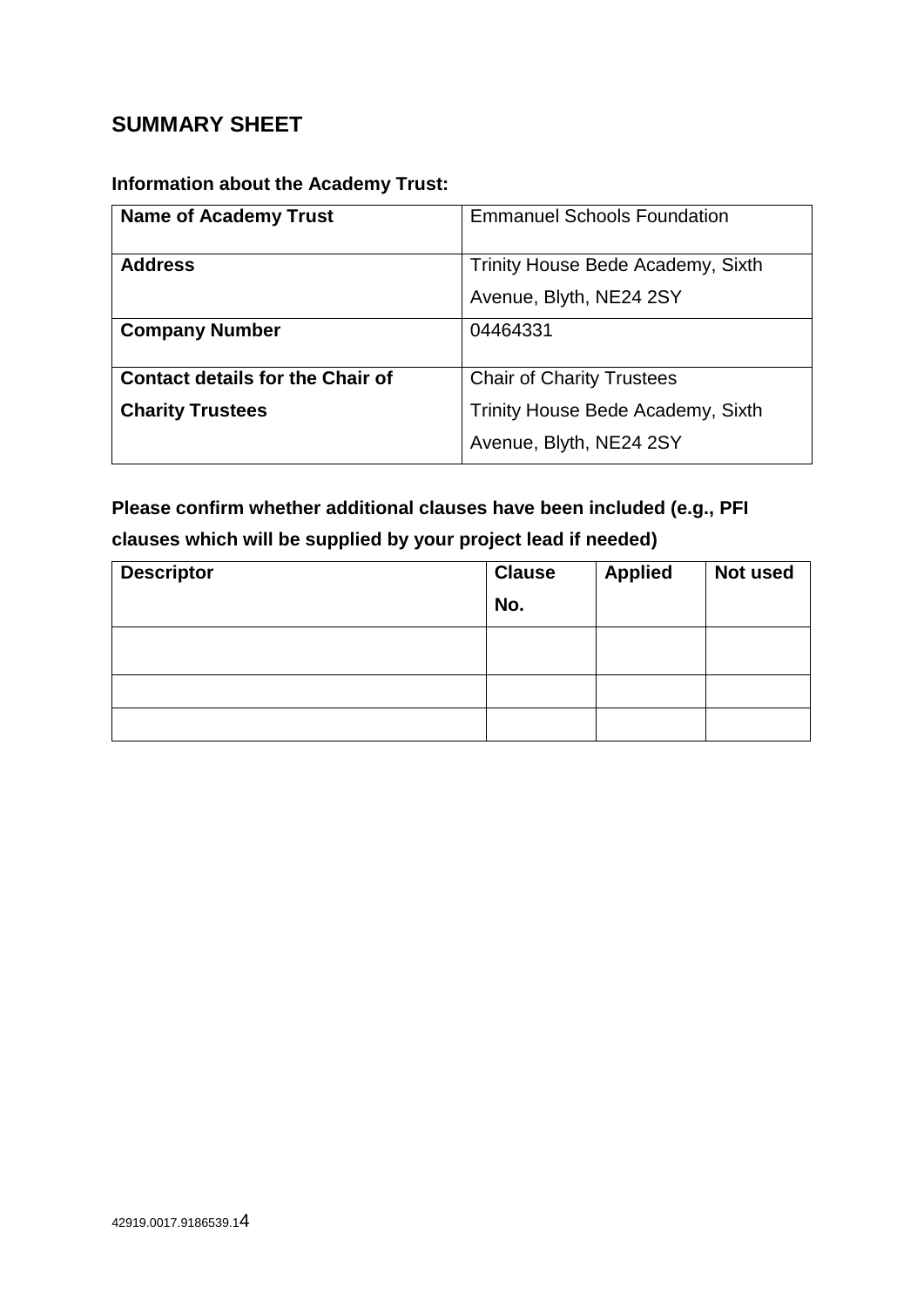## <span id="page-4-0"></span>**1. INTRODUCTION**

#### **Introduction and definitions**

- 1.1 This Agreement is between the Secretary of State for Education (the **"Secretary of State**") and Emmanuel Schools Foundation (the **"Academy Trust**"), and is an academy agreement as defined by section 1 of the Academies Act 2010.
- 1.2 The Academy Trust is a company limited by guarantee incorporated in England and Wales with company number 04464331. The Academy Trust is a charity and its directors are the Charity Trustees of the Academy Trust.
- 1.3 In order for the Academy Trust to establish and run a number of Academies in England, according to the provisions of the Academies Act 2010, and in order for the Secretary of State to make payments to the Academy Trust, the Academy Trust must meet the requirements in this Agreement and in each **Supplemental Agreement** that has been entered into by the Academy Trust and the Secretary of State in respect of each Academy.
- 1.4 In this Agreement, and (except as expressly provided otherwise) in each Supplemental Agreement, the capitalised words and expressions listed below will have the following meanings:-

#### <span id="page-4-1"></span>**Definitions of types of Academies:**

An "**Academy**" is a school or educational institution established and run in accordance with the Academies Act 2010, and where this Agreement refers collectively to "**Academies**" run by the Academy Trust, this may include any of the following types of school or educational institution:

A "**Free School**" means an Academy which is a new educational institution within the meaning of section 9(1)(a) of the Academies Act 2010;

A "**Mainstream Academy**" means an Academy or a Free School which meets the requirements set out in section 1A(1) of the Academies Act 2010;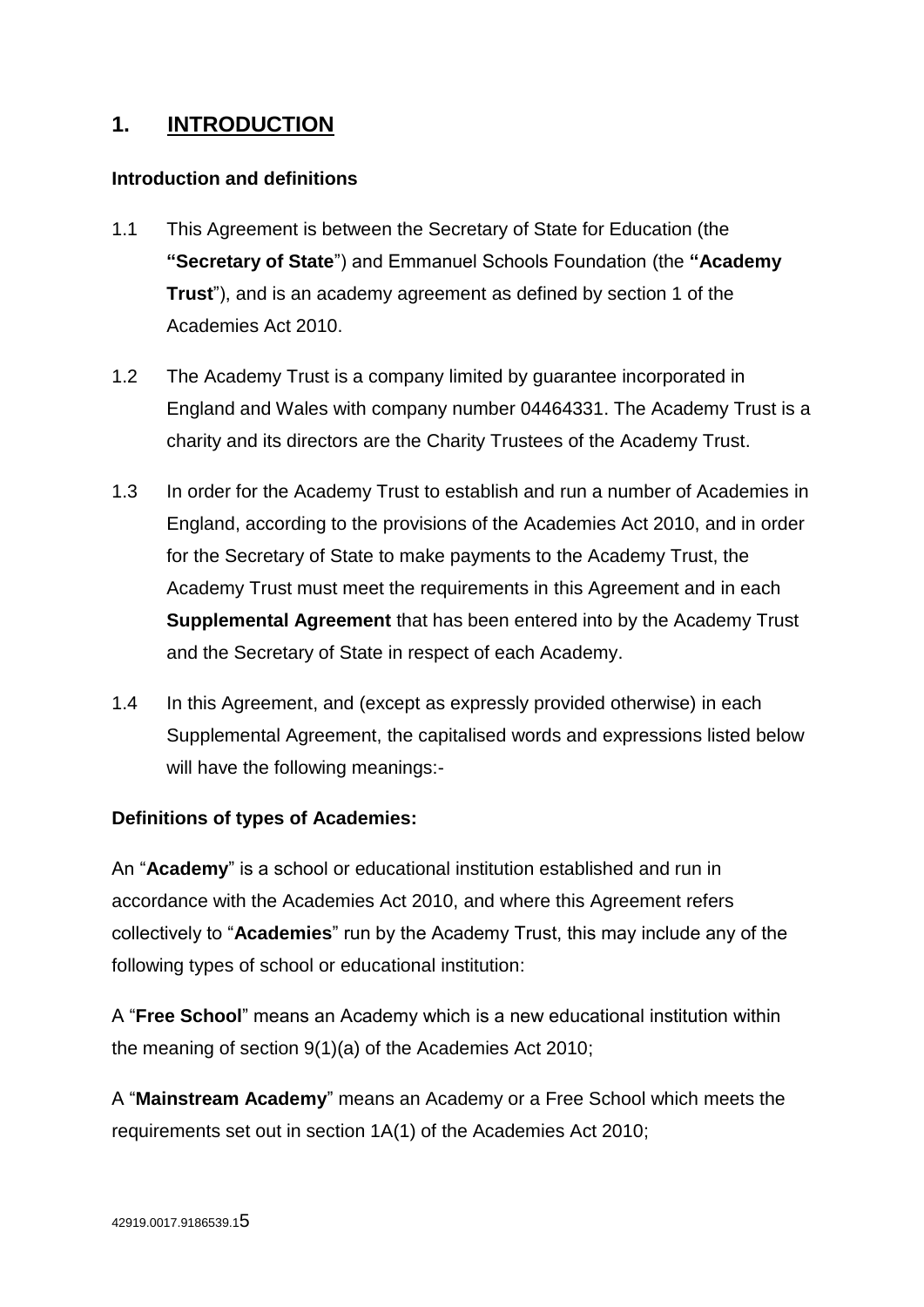An "**Alternative Provision Academy**" means an Academy or a Free School which meets the requirements set out in section 1C(1) of the Academies Act 2010;

A "**Special Academy**" means an Academy or a Free School which meets the criteria set out in section 1A(2) of the Academies Act 2010;

A "**Sponsored Academy**" will be (unless otherwise stated) a Mainstream Academy which is established pursuant to an Academy Order under section 4 of the Academies Act 2010, which will be designated as a Sponsored Academy within the Supplemental Agreement applicable to that Academy, and as such certain conditions may apply to it;

"**Studio School**" means a type of Mainstream Academy, principally for pupils and students aged between 14 and 19, which places an emphasis on such pupils and students obtaining employability skills through project-based learning;

"**University Technical College**" means a type of Free School, principally for pupils and students aged between 14 and 19, which provides technical education with the emphasis on a particular industry or scientific sector;

A "**16-19 Academy**" means an Academy or a Free School which meets the requirements set out in section 1B(1) of the Academies Act 2010.

## <span id="page-5-0"></span>**Other defined terms:**

"**16-19 Funding Guidance**" means the guidance published by the ESFA and amended from time to time, on behalf of the Secretary of State.

"**Academies Financial Handbook**" means the document with that title published by the ESFA and amended from time to time, on behalf of the Secretary of State.

"**Academy Financial Year**" means the year from 1 September to 31 August, or a different period notified in writing by the Secretary of State.

"**Articles**" means the Academy Trust's articles of association.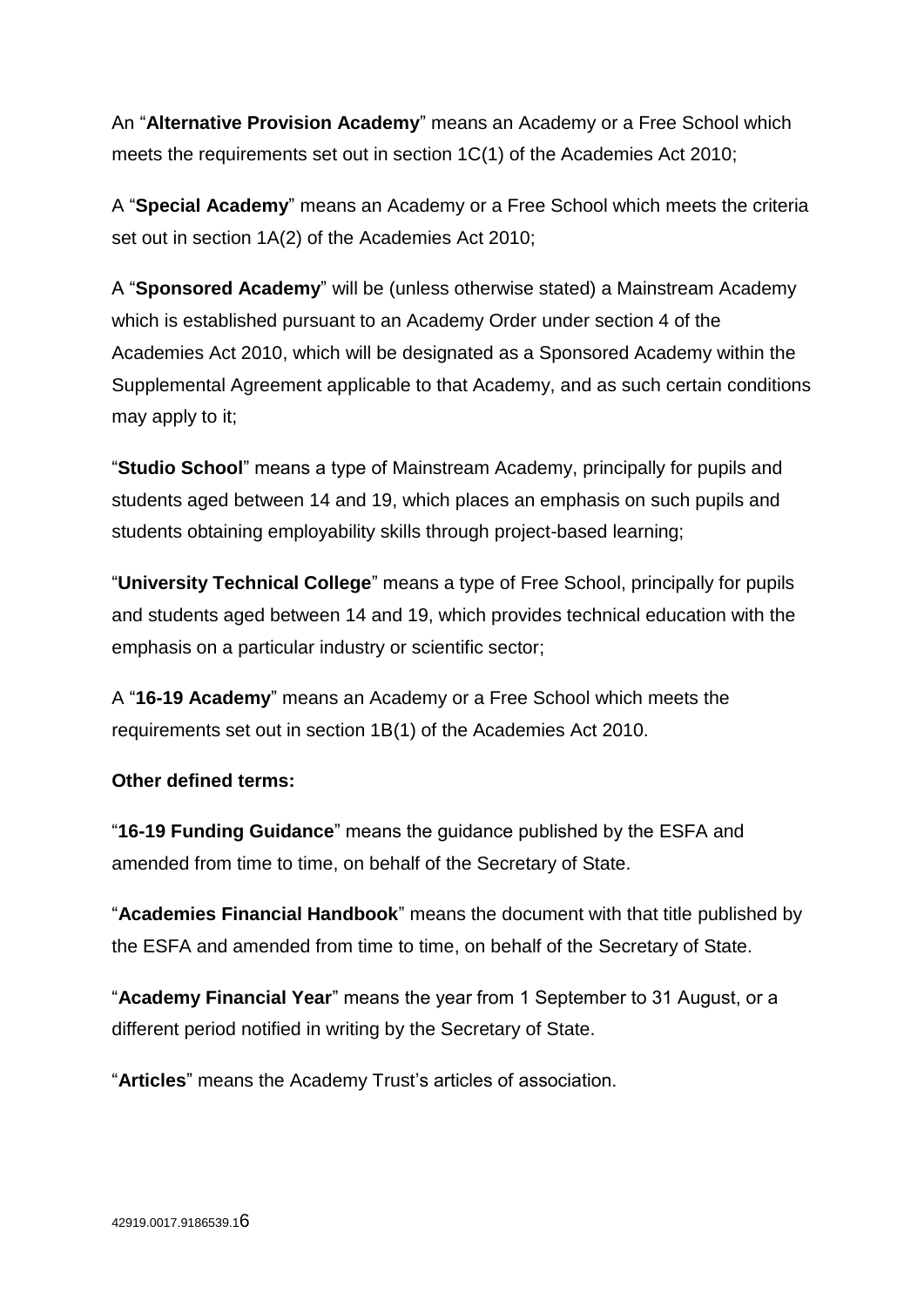"**Business day**" means any day other than a Saturday, Sunday, Christmas Day, Good Friday or any day which is a bank holiday with the meaning given to that expression in the Banking and Financial Dealings Act 1971.

"**Charity Trustees**" means the directors of the Academy Trust who are responsible for the general control and management of the administration of the Academy Trust.

"**Chief Inspector**" means Her Majesty's Chief Inspector of Education, Children's Services and Skills.

"**Commissioner**" means LAs and/or schools referring pupils to an Alternative Provision Academy for admission under the legal powers set out in the relevant Supplemental Agreement.

"**Control**" means the power of an organisation or individual ('A') to ensure that the affairs of another organisation are conducted in accordance with A's wishes, whether through share ownership or voting power, by agreement, because of powers conferred by articles of association or any other document, or otherwise; and "**Controls**" will be construed accordingly.

"**DfE**" and the expression "**Department**" means the Department for Education or any successor Department which has responsibility for schools"

"**ESFA**" means the Education and Skills Funding Agency.

"**Guidance**" means guidance issued by or on behalf of the Secretary of State, as amended from time to time.

"**Independent School Standards**" means the independent school standards prescribed under section 157 of the Education Act 2002.

"**LA**" means a local authority.

"**Local Governing Body**" means the committee (if any) established by the Academy Trust in relation to an Academy or Academies, within the Academy Trust, in accordance with the Articles.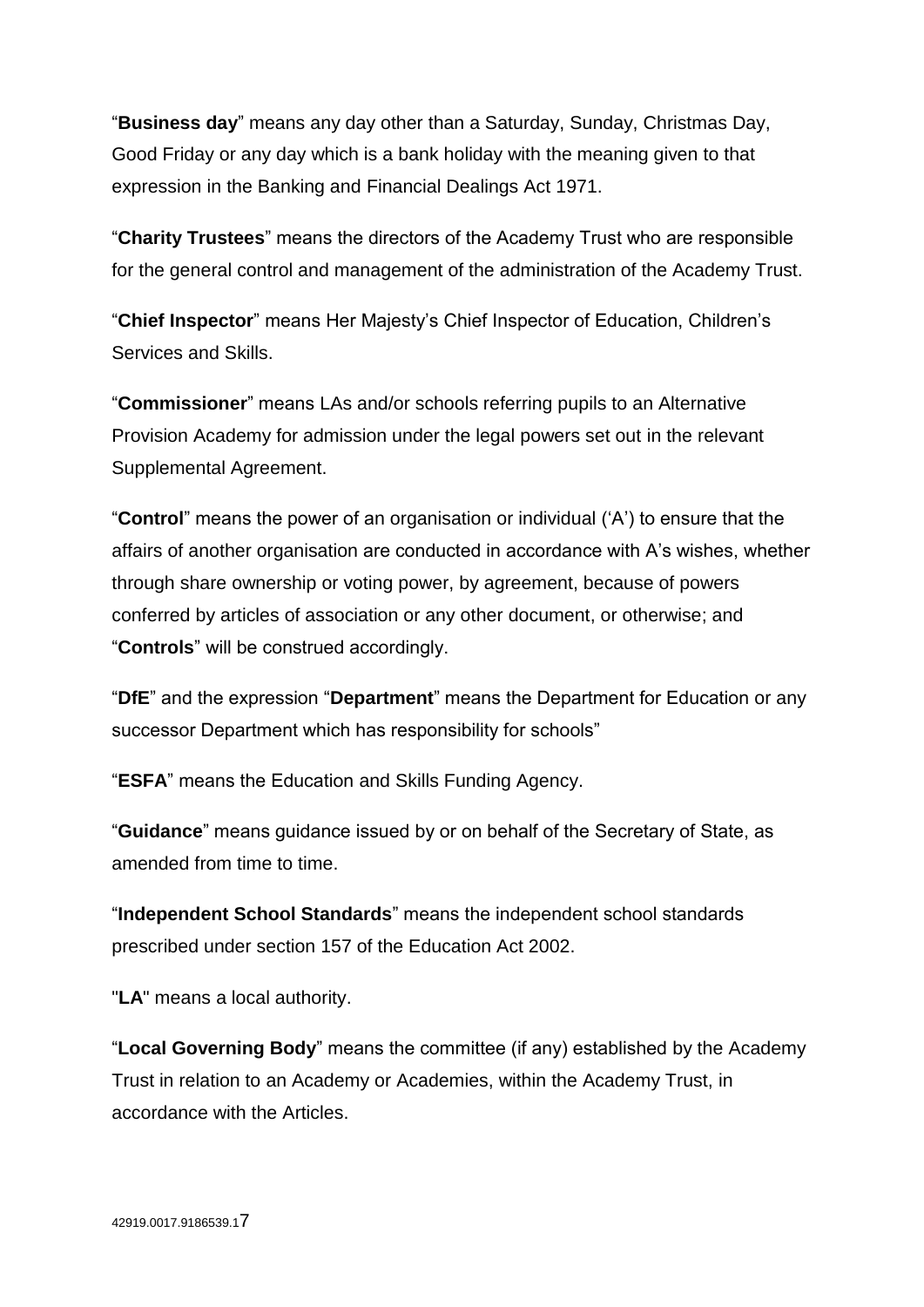"**Parents**" means parents**<sup>1</sup>** or guardians.

"**Predecessor School**" means the school which the Academy in question replaced, where applicable.

"**Publicly Funded Assets**" means (a) assets or property funded wholly or partly using payments made by or on behalf of the Secretary of State, and (b) publicly funded land as defined in paragraph 22(3) of Schedule 1 to the Academies Act 2010.

"**Pupil Premium**" means an amount equivalent to the pupil premium as defined in the School and Early Years Finance (England) Regulations 2013

"**Pupil Referral Unit**" means any school established in England and maintained by an LA which is specially organised to provide education for children falling within section 19(1) of the Education Act 1996.

Any reference to "**Secretary of State**" includes a reference to the ESFA acting on the Secretary of State's behalf.

"**Secretary of State's consent**" means the Secretary of State's specific, prior written consent, which will not be unreasonably withheld or delayed.

"**SEN**" means Special Educational Needs and the expressions "**special educational needs**" and "**special educational provision**" have the meaning set out in sections 20(1) and 21(2) of the Children and Families Act 2014.

"**Start-up Period**" has the meaning as defined in the relevant Supplemental Agreement.

"**Supplemental Agreement**" means an agreement supplemental to this Agreement for any Academy which the Academy Trust agrees to establish and maintain and the Secretary of State agrees to fund, which is substantially in the form of the supplemental funding agreement entered into by both parties at the time that this Agreement is signed.

**.** 

<sup>1</sup> Parent has the meaning set out in section 576 of the Education Act 1996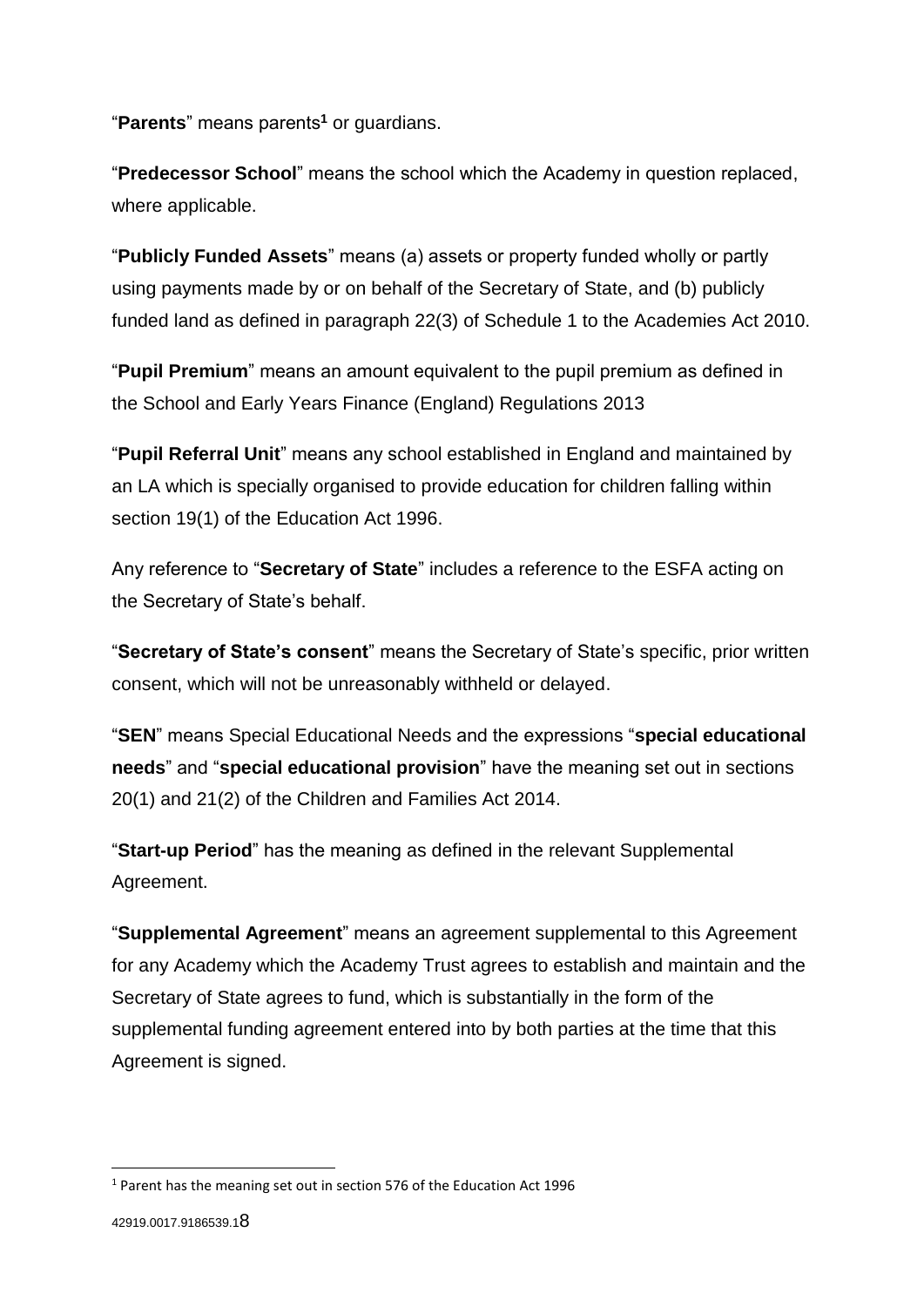**"Teaching Staff"** means teachers and the principal or head teacher employed at the Academy.

"**Termination Notice**" means a notice sent by the Secretary of State to the Academy Trust, terminating this Agreement and each Supplemental Agreement on the date specified in the notice.

- 1.5 The Interpretation Act 1978 applies to this Agreement as it applies to an Act of Parliament.
- 1.6 A reference in this Agreement to any party or body includes its successors.
- 1.7 Any words following the terms 'include', 'including' or 'in particular' are by way of illustration, not limitation.
- 1.8 A reference in this Agreement to land includes any buildings or structures on the land.
- 1.9 A reference in this Agreement to pupils includes students at a 16-19 Academy.
- 1.10 Where any legislation, legal requirement or published guidance is referred to, unless otherwise stated, the following terms should be interpreted as follows:
	- a) "school" refers to the relevant Mainstream Academy, Alternative Provision Academy, or Special Academy, and "educational institution" refers, where the context so admits, to a 16-19 Academy;
	- b) the "head teacher" may refer to the Academy's head teacher or principal;
	- c) references to the "governing body" or "responsible authorities" will be taken to refer to the Academy Trust; and
	- d) references to registered pupils will be treated as references to registered pupils at the Academy.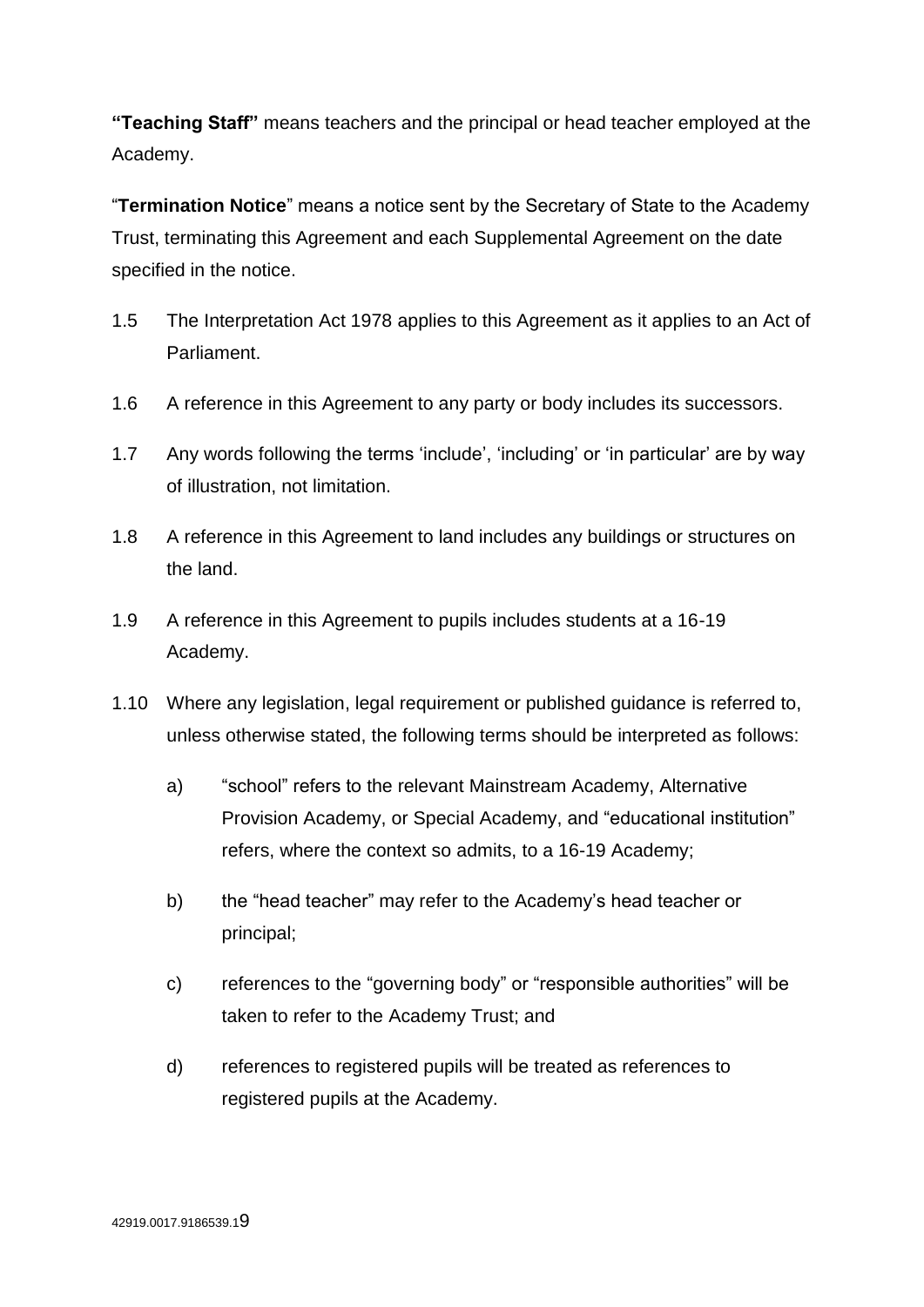- 1.11 References in this Agreement or any Supplemental Agreement to any named legislation, legal requirement or published guidance should be taken to include any amendment to or replacement of it.
- 1.12 If any questions arise about how this Agreement should be interpreted, the answer will be decided by the Secretary of State, after discussion with the Academy Trust.

## <span id="page-9-0"></span>**General Obligations of the Academy Trust**

- 1.13 In order for the Academy Trust to establish and run independent schools and/or educational institutions in England, according to the terms of the Academies Act 2010, and in order for the Secretary of State to make payments to the Academy Trust, the Academy Trust must meet the conditions and requirements set out in this Agreement, and in each Supplemental Agreement for an Academy for which payments are claimed. In particular, the Academy Trust must ensure the Academies it runs meet the applicable requirements as follows:
	- a) for **Mainstream Academies**, those specified in Section 1A of the Academies Act 2010;
	- b) for **Alternative Provision Academies**, those specified in Section 1C of the Academies Act 2010;
	- c) for **16-19 Academies**, those specified in Section 1B of the Academies Act 2010;
	- d) for **Special Academies**, those specified in section 1A(2) of the Academies Act 2010, and:
		- i. the Academy Trust must ensure special educational provision is made at each of the Special Academies for one or more categories of SEN. These categories may include, but are not limited to: Specific Learning Difficulties, Moderate Learning Difficulties, Severe Learning Difficulties, Profound and Multiple Learning Difficulties, Behaviour Emotional Social and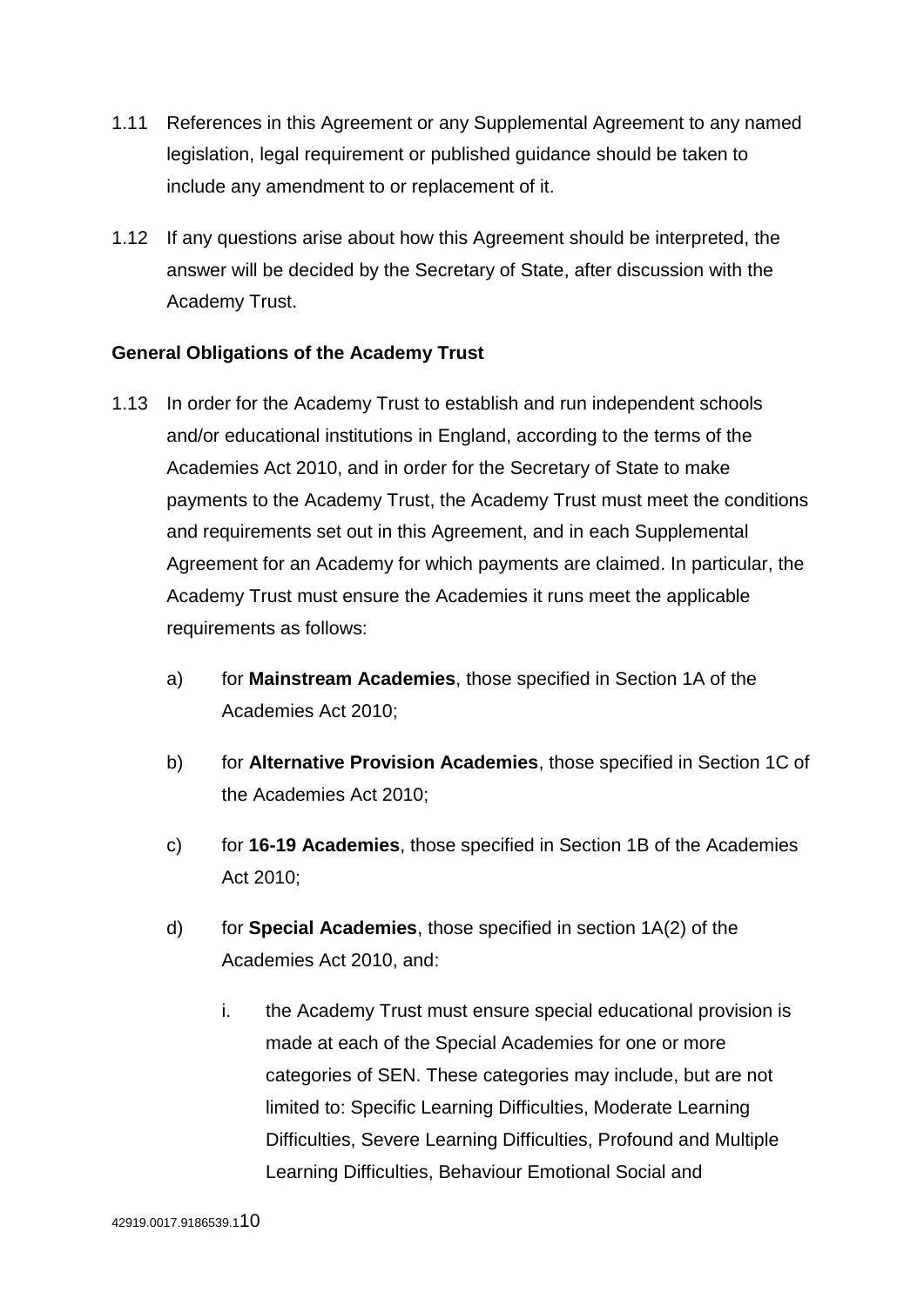Development Needs, Speech Language and Communication Needs, Autistic Spectrum Disorder, Visual Impairment, Hearing Impairment, Multi-Sensory Impairment, Physical Disability;

- ii. the Academy Trust may not refuse to admit a child whose statement of SEN names one of the Special Academies on the sole basis that some, or all, of the child's SEN do not feature in the categories referred to in clause 1.13(d)(i) of this agreement.
- iii. the Academy Trust must comply with all of the obligations imposed upon special academies by legislation, and with the obligations imposed upon the governing bodies of maintained special schools in Chapter 1 of Part 4 of the Education Act 1996.
- iv. the Academy Trust must ensure that each Special Academy's website includes details of the arrangements for the admission of disabled pupils; the steps taken to prevent disabled pupils from being treated less favourably than other pupils; the facilities provided to assist access to the Academy by disabled pupils; and the plan prepared by the Academy Trust under paragraph 3 of Schedule 10 to the Equality Act 2010. Disabled pupils in this paragraph mean pupils who are disabled for the purposes of the Equality Act 2010.
- 1.14 To the extent that it is compatible with the Academy Trust fulfilling its charitable purpose of advancing education in the United Kingdom for the public benefit, the Academy Trust must ensure that each of its Academies is at the heart of its community, promoting community cohesion and sharing facilities with other schools and/or other educational institutions and the wider community.
- 1.15 The Academy Trust must conduct its Academies within the terms and requirements of:
	- a) the Articles;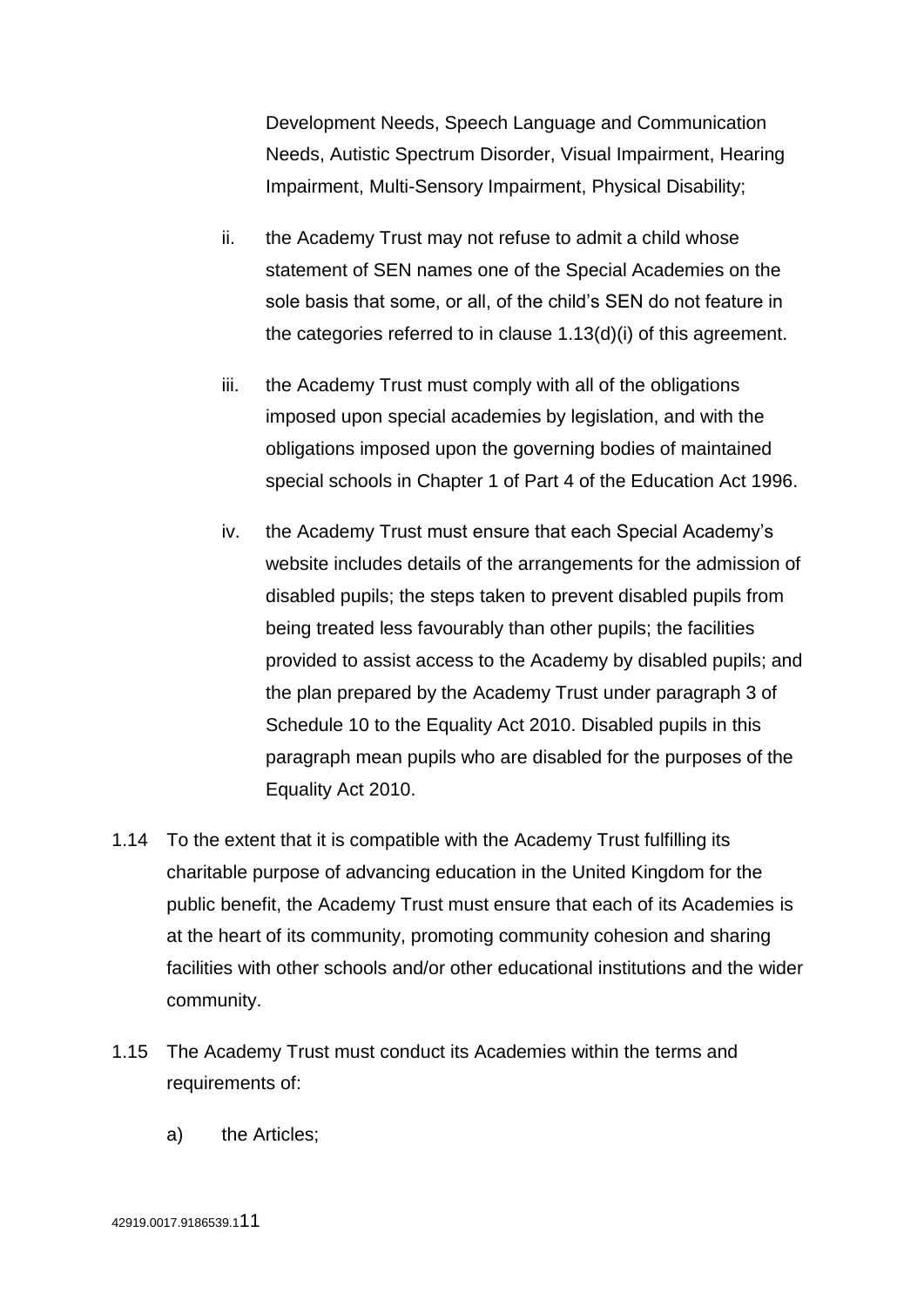- b) any legislation or legal requirement that applies to academies, including the Independent School Standards and legislation about meeting the needs of pupils with SEN and disabilities;
- c) the Academies Financial Handbook, as stated in clauses 4.6 to 4.8; and
- d) this Agreement, and any and all Supplemental Agreements.
- 1.16 The Academy Trust must, as soon as is reasonable, establish an appropriate mechanism for the receipt and management of donations for the purpose of its aims as specified in the Articles.
- 1.17 The Academy Trust must obtain the Secretary of State's consent before applying to have an Academy designated as a school with religious character. The Secretary of State may at his discretion refuse or consent to the Academy Trust making such an application.
- 1.18 Unless an Academy operated by the Academy Trust is designated as a school with a religious character under the Religious Character of Schools (Designation Procedure) (Independent Schools) (England) Regulations 2003, it agrees to be bound by the prohibition against discrimination in section 85 of the Equality Act 2010.
- 1.19 The Academy Trust is not required to publish information under this Agreement, or any Supplemental Agreement, if to do so would breach its obligations under the Data Protection Act 1998.
- 1.20 The Academy Trust must ensure that its Academies meet the needs of individual pupils, including pupils with SEN and disabilities.

#### <span id="page-11-0"></span>**Governance**

- 1.21 The Academy Trust will be governed by a board comprising the Charity Trustees of the Academy Trust (the "**Board of Charity Trustees**").
- 1.22 The Board of Charity Trustees must have regard to any Guidance on the governance of academy trusts.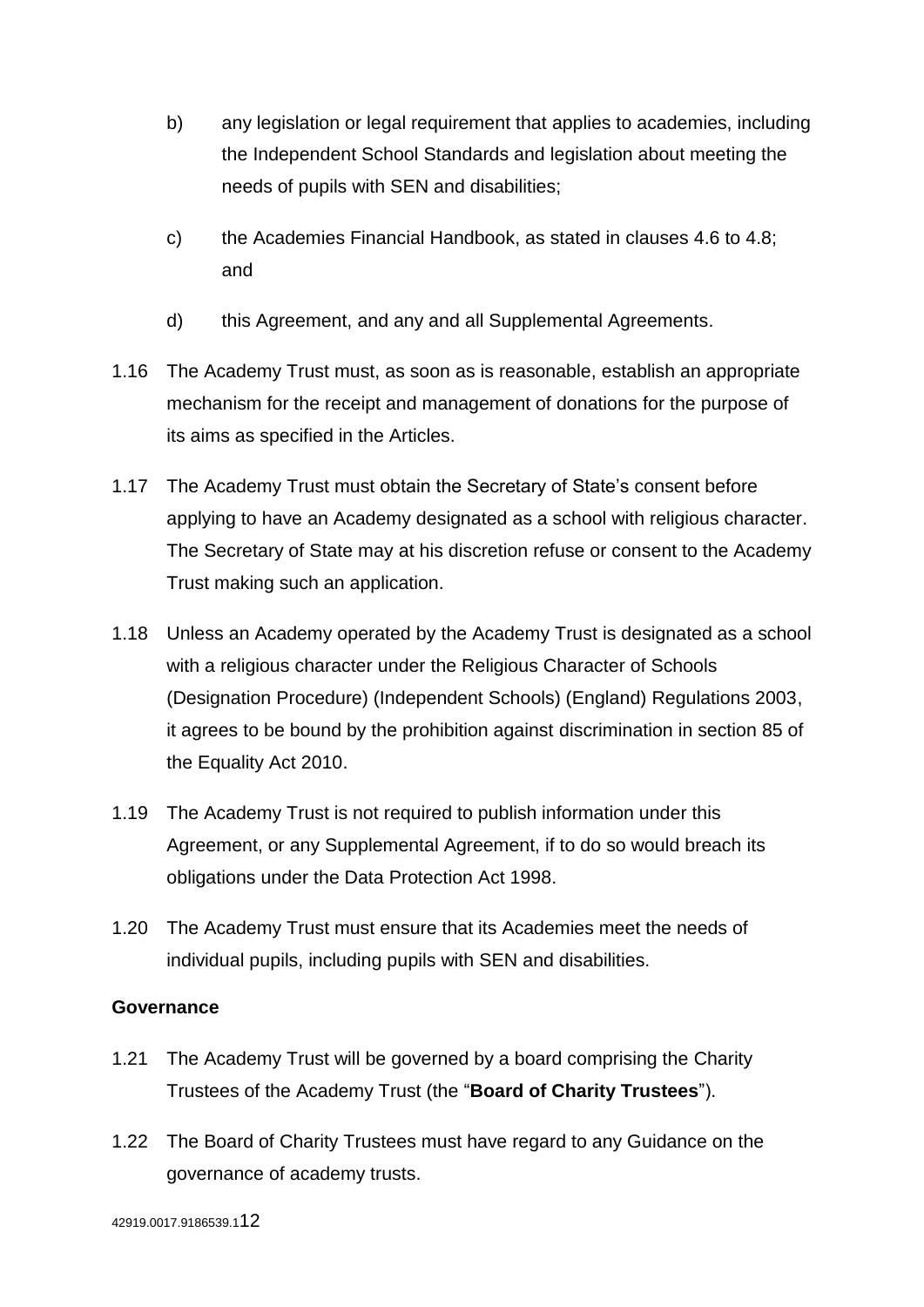- 1.23 The Academy Trust must ensure that it engages with the relevant Local Governing Body (if any) or representatives of each Academy, and that arrangements are in place for matters relating to the functioning of each Academy to be brought to the attention of the Charity Trustees of the Academy Trust.
- 1.24 The Academy Trust must provide to the Secretary of State the names of all new or replacement members of the Academy Trust, stating the date of their appointment and, where applicable, the name of the member they replaced as soon as is practicable and in any event within 14 days of their appointment.
- 1.25 The Academy Trust must not appoint any new or replacement members until it has first informed them, and they have agreed, that their names will be shared with the Secretary of State to enable him to assess their suitability.
- 1.26 If the Academy Trust establishes and maintains a Free School, it must, in addition to its obligations under clauses 1.24 and 1.25:
	- a) provide to the Secretary of State the names of all new or replacement Charity Trustees of the Academy Trust, stating whether they have been appointed or elected, the date of their appointment or election and, where applicable, the name of the Charity Trustees they replaced as soon as is practicable and in any event within 14 days of their appointment or election; and
	- b) not appoint or elect any new or replacement Charity Trustees until it has first informed them, and they have agreed, that their names will be shared with the Secretary of State to enable him to assess their suitability.
- 1.27 The Academy Trust must not amend or remove the provisions in its Articles relating to the appointment or election or the resignation or removal of Charity Trustees or members ("the Governance Articles") without the Secretary of State's consent.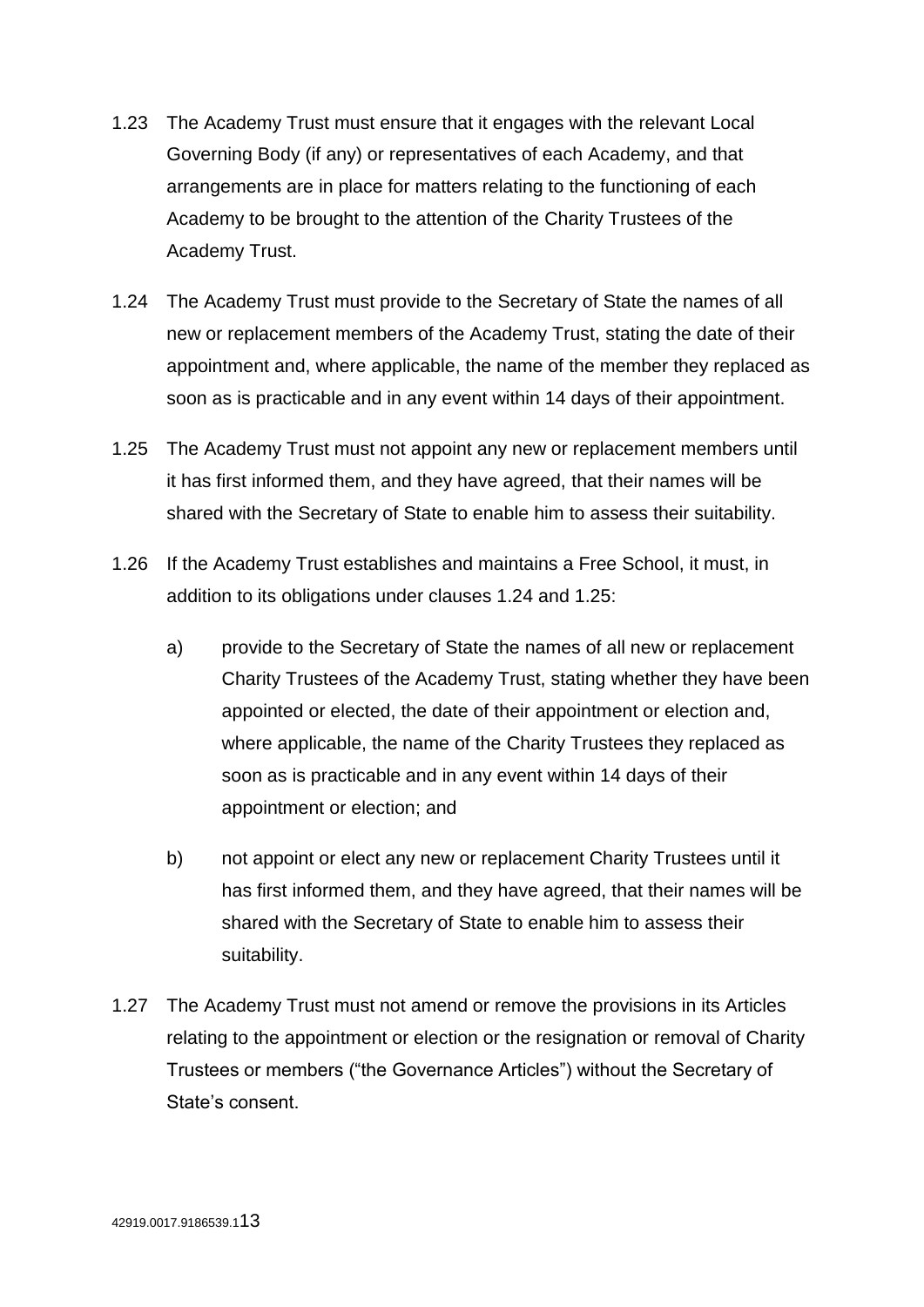- 1.28 Before any change to the Governance Articles is proposed the Academy Trust must give notice to the Secretary of State of:
	- a) the proposed amendment or removal; and;
	- b) the reason for it.
- 1.29 If the Secretary of State consents to the proposed changes, the Academy Trust shall approve any changes to the Articles as soon as reasonably practicable and provide the Secretary of State with a copy of the amended Articles and the resolution(s) approving them.

## <span id="page-13-0"></span>**2. RUNNING OF THE ACADEMIES**

#### <span id="page-13-1"></span>**Length of school day and year**

2.1 The length of the school day and year will be the responsibility of the Academy Trust and for the purpose of this paragraph "school" also means a **16 to 19 Academy**.

#### <span id="page-13-2"></span>**Teachers and staff**

- 2.2 In complying with the Independent School Standards, the Academy Trust must require enhanced Disclosure and Barring Service ("DBS") certificates as appropriate for members of staff, supply staff, members of the Academy Trust, individual Charity Trustees and the chair of the Board of Charity Trustees.
- 2.3 The Academy Trust must promptly submit to the Secretary of State, on request, the information contained in any enhanced DBS certificate that it receives.
- 2.4 The Academy Trust must designate a staff member at each Academy as responsible for promoting the educational achievement of registered pupils at the Academy who are being looked after by an LA, or are no longer looked after by an LA because of an adoption, special guardianship or child arrangements order, or because they have been adopted from 'state care' outside England and Wales, and in doing so must comply with the law,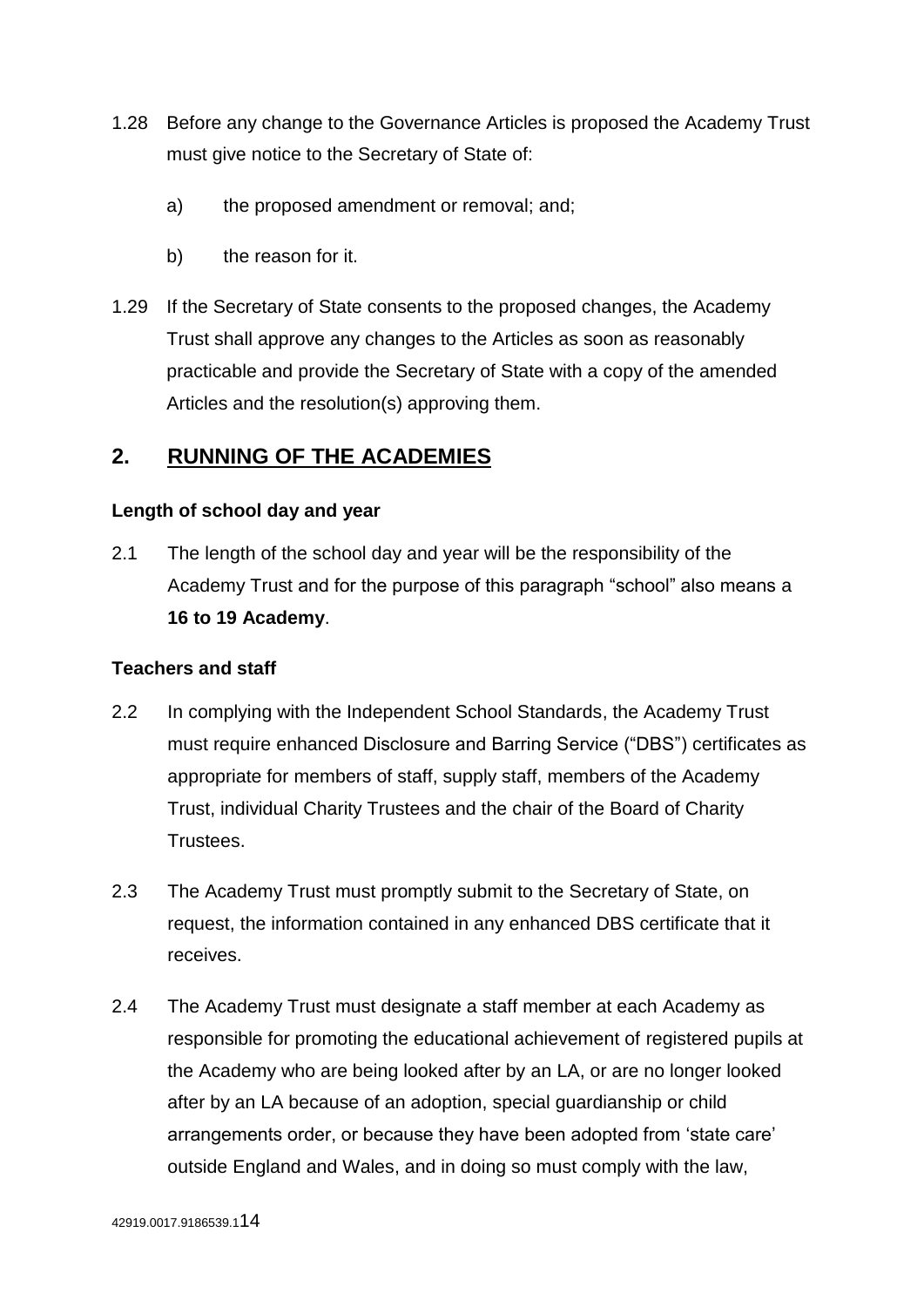regulations and guidance that apply to maintained schools. The Academy Trust must ensure the designated person undertakes appropriate training and has regard to any guidance issued by the Secretary of State.

- 2.5 Teachers' pay and conditions of service at the Academies are the responsibility of the Academy Trust.
- 2.6 The Academy Trust must ensure that all teachers employed in each Academy have access to the Teachers' Pension Scheme and, in so doing, must comply with the requirements of the scheme and with Fair Deal for staff pensions guidance published by HM Treasury.
- 2.7 The Academy Trust must ensure that all affected staff employed by the academy trust other than teachers have access to the Local Government Pension Scheme in line with that Scheme's main regulations being the Local Government Pension Scheme Regulations 2013 and the Local Government Pension Scheme (Transitional Provisions, Savings and Amendment) Regulations 2014. Access to the Scheme must also be in accordance with HM Treasury's published guidance on New Fair Deal which sets out how pensions issues are to be dealt with when staff are compulsorily transferred from the public sector to independent providers. These requirements don't apply if an individual chooses to opt out of the Scheme in line with the relevant legal provisions.
- 2.8 Where a member of the teaching staff employed at an Academy applies for a teaching post at another academy, a maintained school or a further education institution, the Academy Trust must at the request of the board of governors or academy trust of that other educational institution:
	- a) advise in writing whether or not, in the previous two years, there has been any formal capability considerations or proceedings for that teacher at the Academy or the Predecessor School;
	- b) give written details of the concerns which gave rise to any such consideration of that teacher's capability, the duration of the proceedings and their outcome.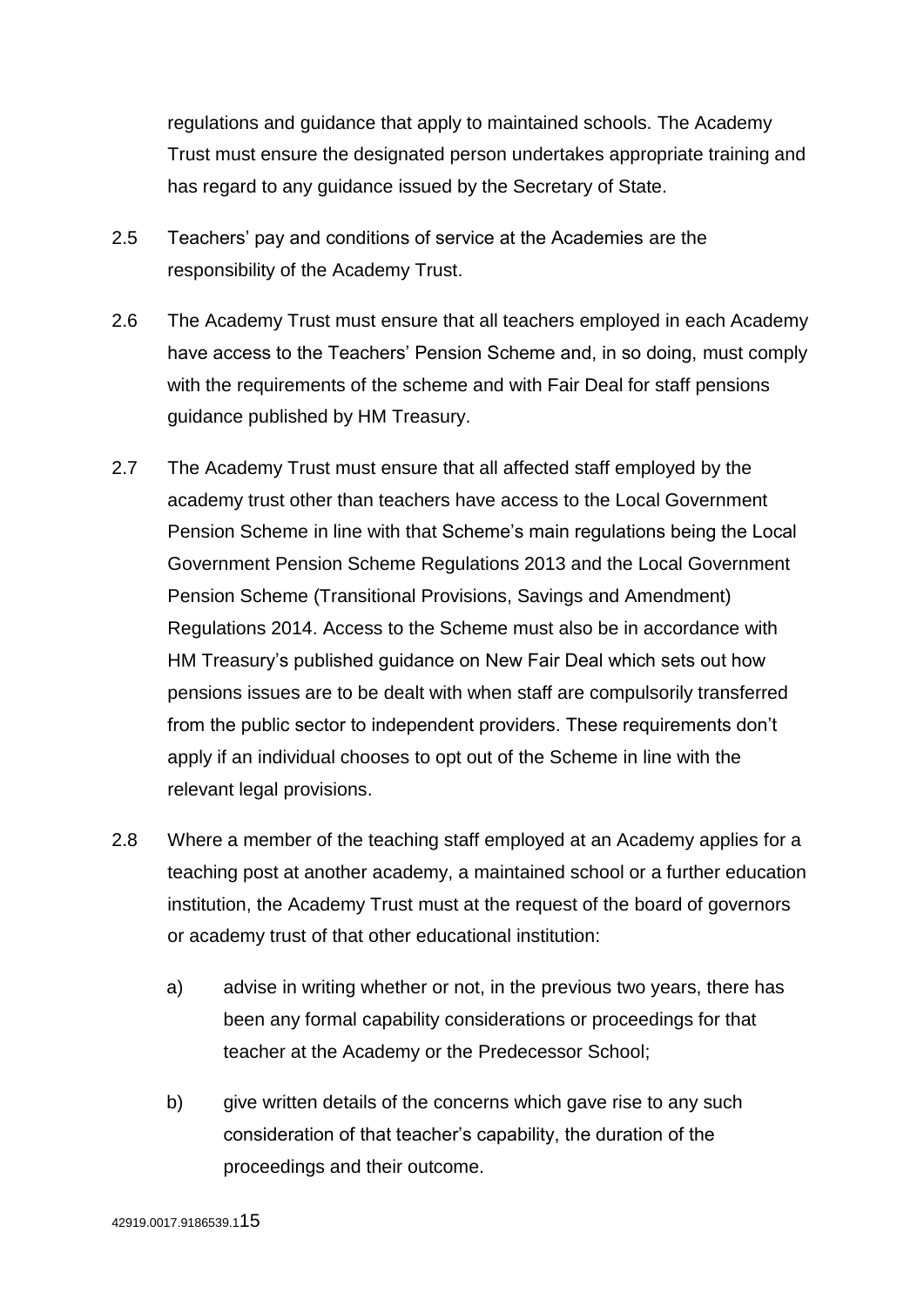## <span id="page-15-0"></span>**School meals**

- 2.9 Subject to clause 2.12, the Academy Trust must provide school lunches and free school lunches in accordance with the provisions of sections 512(3) and 512ZB(1) of the Education Act 1996 as if references in sections 512 and 512ZB to a local authority were to the Academy Trust and as if references to a school maintained by a local authority were to any of its Academies.
- 2.10 The Academy Trust must comply with school food standards legislation as if its Academies were maintained schools.
- 2.11 Where the Academy Trust provides milk to pupils, it must be provided free of charge to pupils who would be eligible for free milk if they were pupils at a maintained school.
- 2.12 Clauses 2.9 to 2.11 do not apply to 16-19 Academies. For **16-19 Academies**, the Academy Trust must comply with any Guidance in relation to free meals in the further education sector, as far as it applies to those Academies.

## <span id="page-15-1"></span>**Pupil Premium**

- 2.13 For all of its Academies eligible for Pupil Premium, and for each Financial Year, the Academy Trust must publish, on the Academy's website, information about:
	- a) the amount of Pupil Premium allocation that it will receive during the Academy Financial Year;
	- b) what it intends to spend the Pupil Premium allocation on;
	- c) what it spent its Pupil Premium allocation on in the previous Academy Financial Year;
	- d) the impact of the previous year's Pupil Premium allocation on educational attainment.
- 2.14 For all of its Academies eligible for Year 7 literacy and numeracy catch-up premium funding, and for each Academy Financial Year, the Academy Trust must publish, on the Academy's website, information about: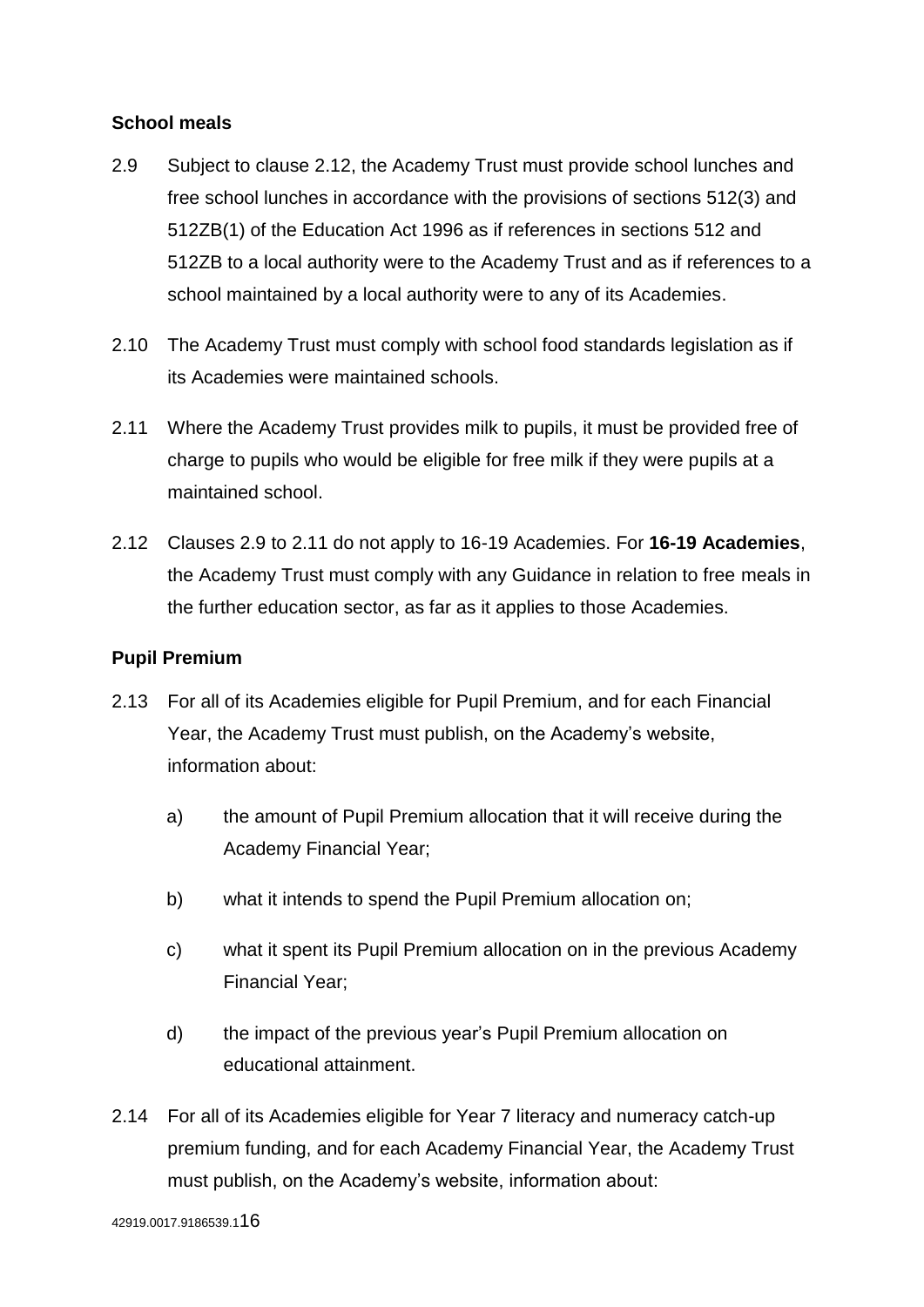- a) the amount of Year 7 literacy and numeracy catch-up premium grant that it will receive during the Academy Financial Year;
- b) what it intends to spend its Year 7 literacy and numeracy catch-up premium grant on;
- c) what it spent its Year 7 literacy and numeracy catch-up premium grant on in the previous Academy Financial Year;
- d) the impact of the previous year's Year 7 literacy and numeracy catchup premium grant on educational attainment, and how that effect was assessed.

## <span id="page-16-0"></span>**Charging**

- 2.15 For all its Academies except 16 to 19 Academies, the Academy Trust must comply with sections 402, 450-457 and 459-462 of the Education Act 1996 with regard to public examinations, charging, providing information, inviting voluntary contributions and recovering civil debts, as if its Academies were maintained schools.
- 2.16 There must be no charge for admission to or attendance at any of the Academies, and the Academies will only charge pupils where the law allows maintained schools to charge.
- 2.17 Clause 2.16 does not prevent the Academy Trust receiving funds from an LA or a charity in respect of the admission and attendance of a pupil with SEN to an Academy.
- 2.18 Notwithstanding clause 2.16, the Academy Trust may charge people who are not registered pupils at one of its Academies for education or use of facilities.
- 2.19 Where an Academy provides a pupil with board and lodging, the Academy Trust must not charge the parent of that pupil more than the cost to the Academy Trust of providing the board and lodging, except as required by the Fees, Charges and Levies guidance in HM Treasury's publication 'Managing Public Money'.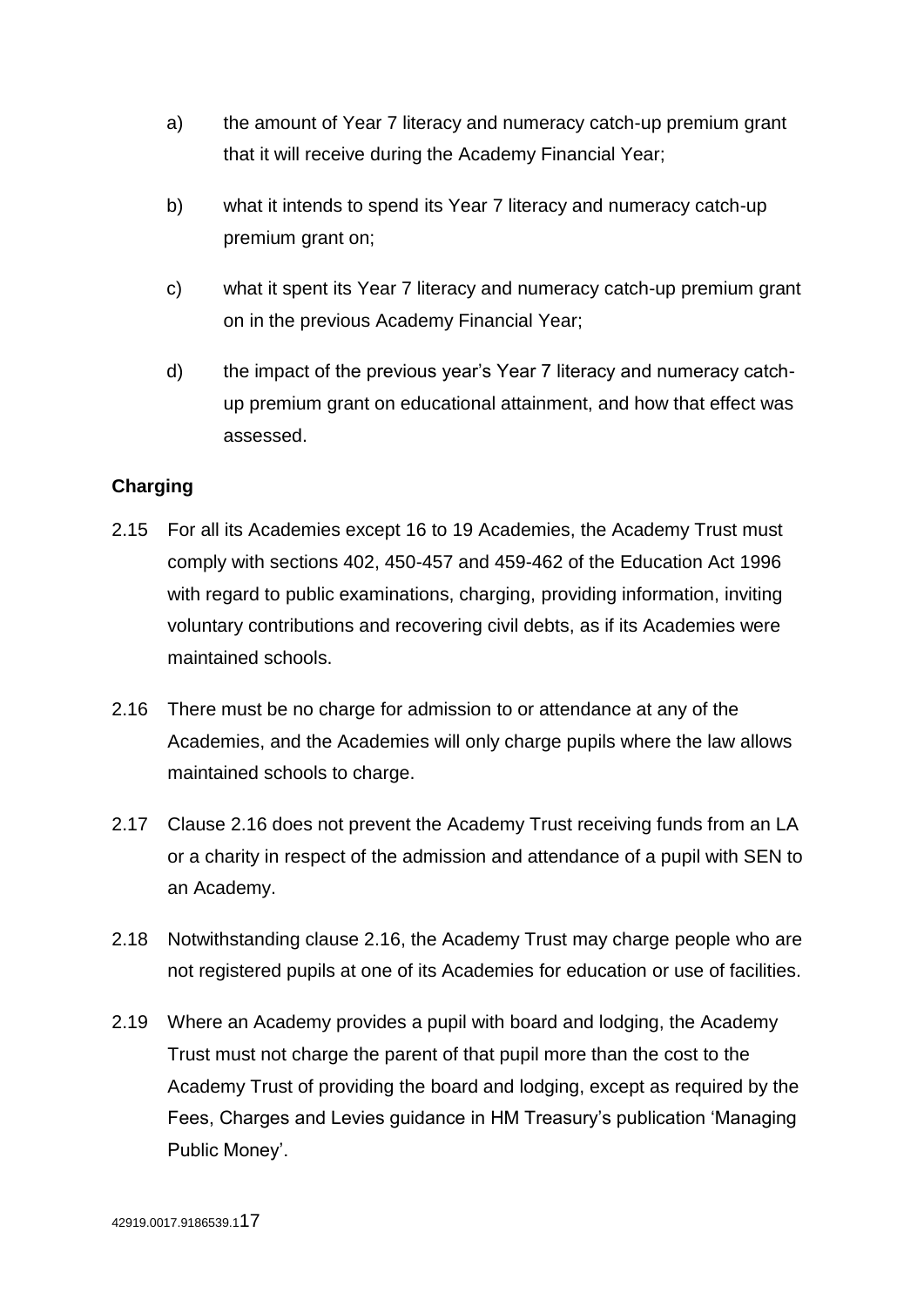## <span id="page-17-0"></span>**Exclusions**

- 2.20 In respect of **Mainstream Academies, and Special Academies which admit pupils without statements of SEN**, the Academy Trust must, if asked to by an LA, enter into an agreement which has the effect that where:
	- a) the Academy admits a pupil who has been permanently excluded from a maintained school, the Academy itself or another academy with whom the LA has a similar agreement; or
	- b) the Academy Trust permanently excludes a pupil from the Academy,

the arrangements for payment will be the same as if the Academy were a maintained school, under Regulations made under section 47 of the Schools Standards and Framework Act 1998.

## <span id="page-17-1"></span>**Curriculum**

- 2.21 The curriculum is the responsibility of the Academy Trust.
- 2.22 The Academy Trust must ensure that the curriculum provided in each Academy to pupils up to the age of 16 is balanced and broadly based. In respect of **Mainstream, Special Academies, UTCs and Studio Schools**, the Academy Trust must ensure that the curriculum includes English, mathematics, science and (subject to the provisions in clause 2.V of the Mainstream academy and free school: supplemental funding agreement), (subject to the provisions in clause 2.V of the UTC and Studio School supplemental funding agreement) and (subject to the provisions in clause 2.HH-JJ of the Special School: supplemental funding agreement) religious education. In respect of **Alternative Provision Academies** the Academy Trust must ensure that the curriculum includes English, mathematics and science.
- 2.23 The Academy Trust must publish information in relation to the current curriculum provision at each Academy on that Academy's website, including:
	- a) the content of the curriculum;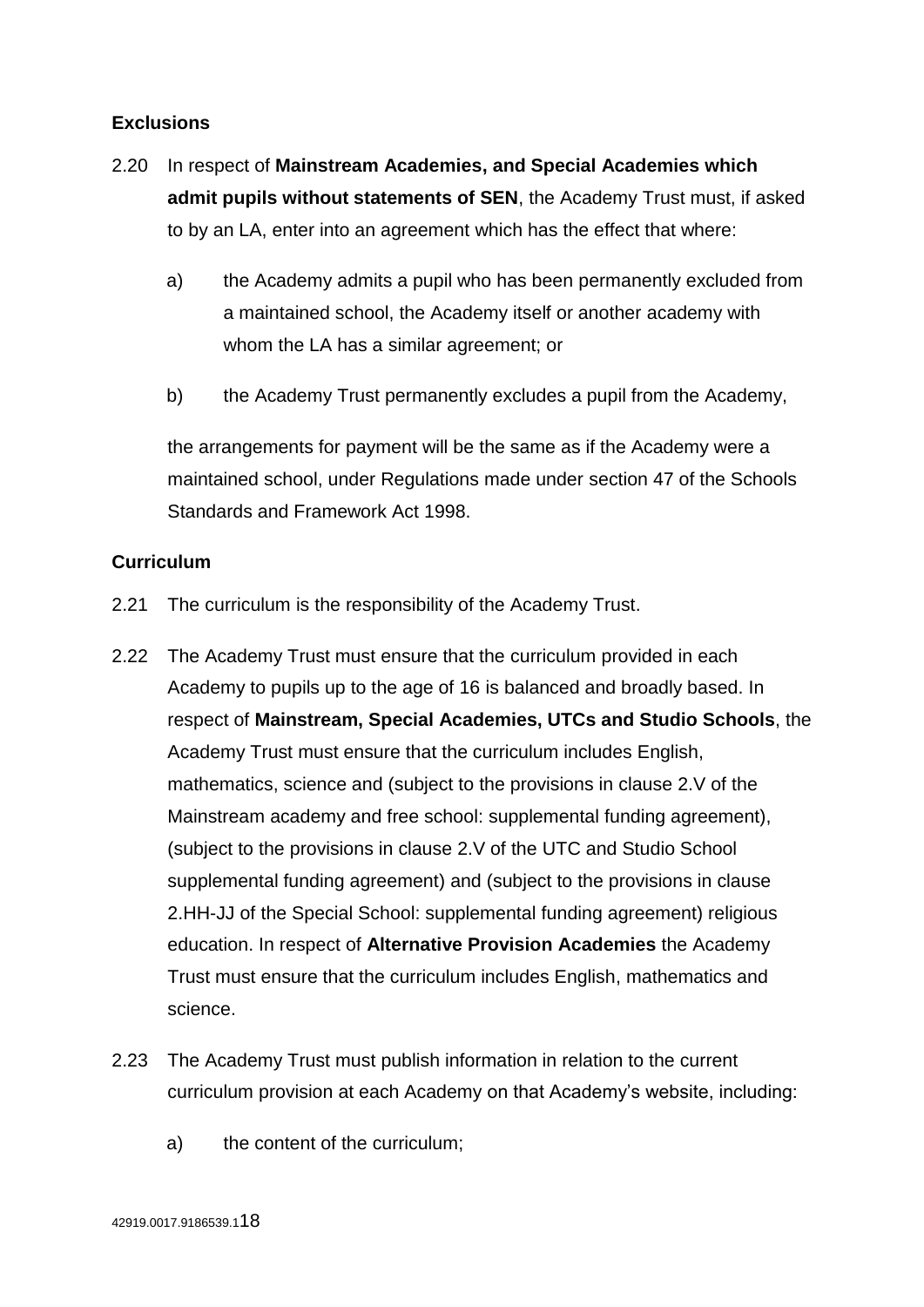- b) its approach to the curriculum;
- c) if applicable, the GCSE options and other Key Stage 4 qualifications offered by each Academy and, if applicable, any other qualifications offered by each Academy;
- d) the names of any phonics or reading schemes in operation for Key Stage 1 if applicable; and
- e) how parents (including parents of prospective pupils) and Commissioners (if applicable) can obtain further information about that Academy's curriculum.
- 2.24 The Academy Trust must not allow any view or theory to be taught as evidence-based if it is contrary to established scientific or historical evidence and explanations. This clause applies to all subjects taught at an Academy.
- 2.25 The Academy Trust must provide for the teaching of evolution as a comprehensive, coherent and extensively evidenced theory. In respect of any **Alternative Provision Academies** and **16-19 Academies**, the Academy Trust must do this where relevant to the curriculum.
- 2.26 The Academy Trust must ensure the Academy actively promotes the fundamental British values of democracy, the rule of law, individual liberty, and mutual respect and tolerance of those with different faiths and beliefs.
- 2.26A The Academy Trust must ensure the Academy promotes principles that support equality of opportunity for all.
- 2.27 The Academy Trust must ensure that careers guidance is provided at each of its Academies, in accordance with the requirements on maintained schools in the Education Act 1997.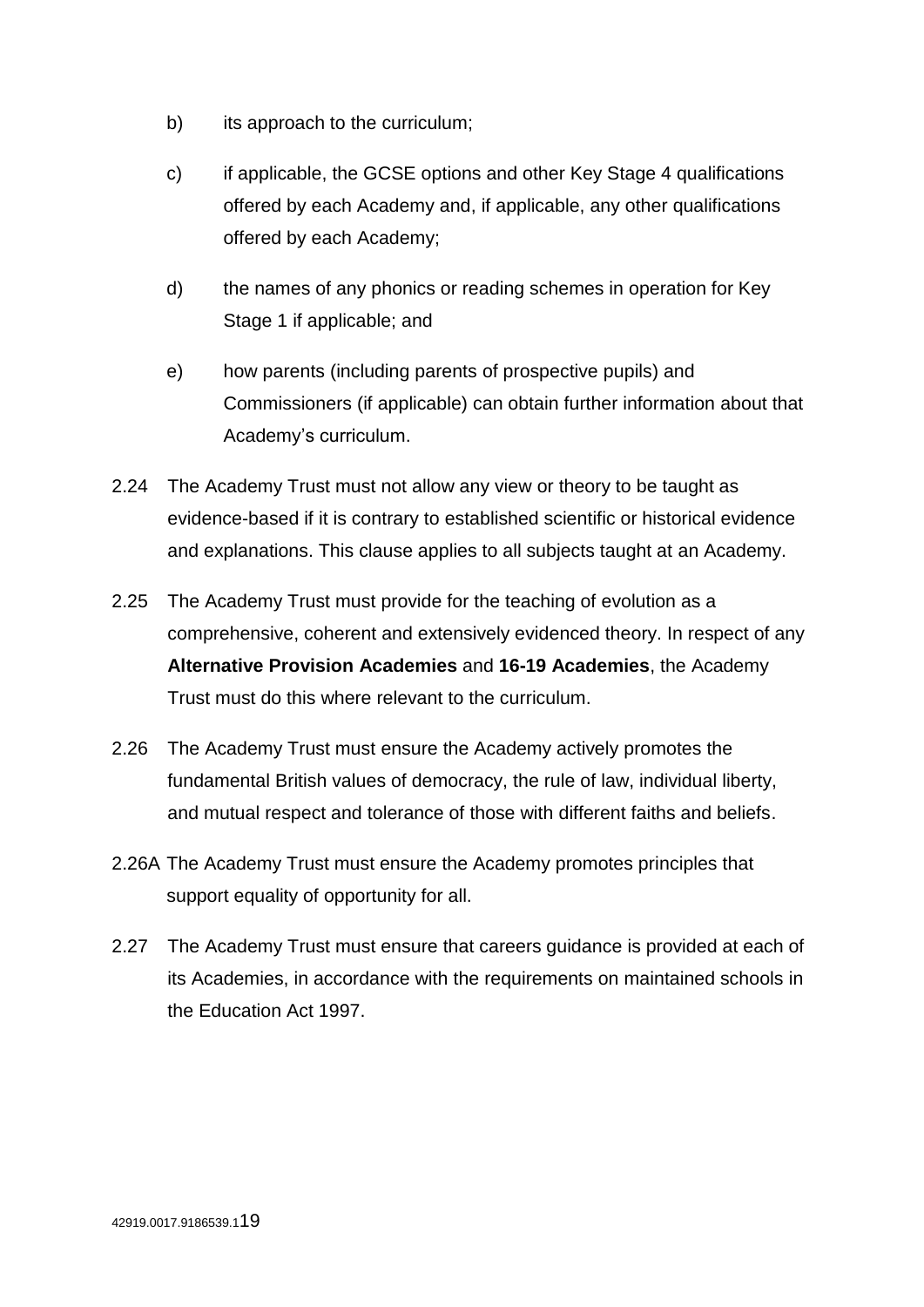## <span id="page-19-0"></span>**Assessment**

2.28 The Academy Trust must:

- a) ensure that pupils and students at each of its Academies are entered for examinations, in line with the requirements on maintained schools in section 402 of the Education Act 1996;
- b) comply with the relevant Guidance, as it applies to maintained schools, in respect of each **Mainstream Academy,** and each **Special Academy** to ensure that pupils take part in assessments, and in teacher assessments of pupils' performance; and must do so for each **Alternative Provision Academy** unless there are exceptional reasons to do otherwise;
- c) ensure that students at each **16 to 19 Academy** take part in assessments of students' performance appropriate to the qualifications offered;
- d) report on assessments as the Secretary of State requires, or provide any information on assessments, on the same basis that maintained schools are required to provide the information:
- e) for all Key Stages, allow monitoring and moderation of the Academy's assessment arrangements as required by the Secretary of State.
- 2.29 Unless specifically approved in writing by the Secretary of State, the Academy Trust must not use General Annual Grant (GAG) to offer any course of education or training which leads to a qualification, if that qualification is not approved by the Secretary of State for the purpose of section 96 of the Learning and Skills Act 2000.
- 2.30 Unless informed by the Secretary of State that alternative information must be published, the Academy Trust must ensure that the following information is published on the relevant Academy's website for each **Mainstream Academy**, for each **Alternative Provision Academy**, and where relevant for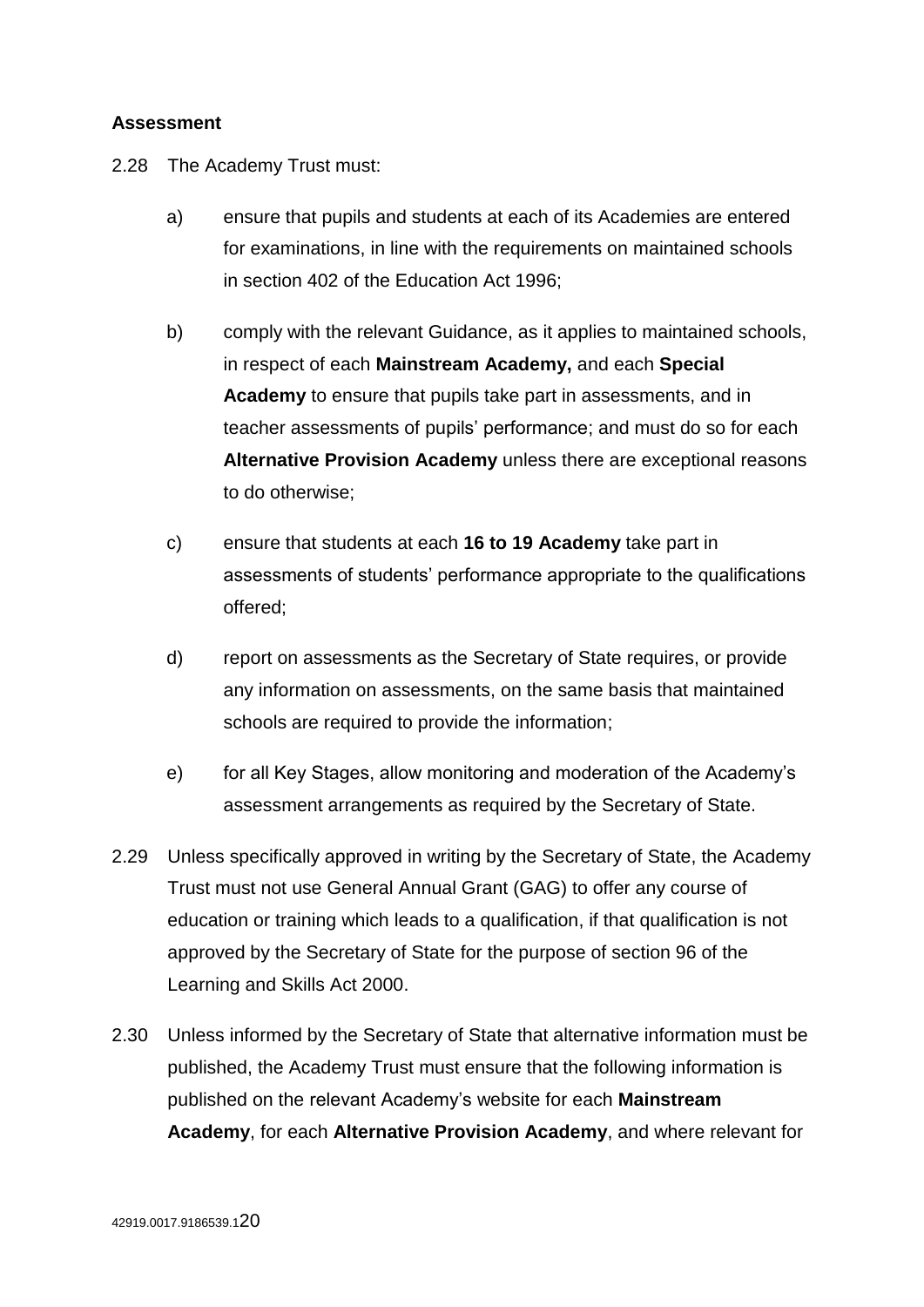each **Special Academy,** and in respect of sub-paragraph b) where relevant for each **Studio School**:

- a) if applicable, the Academy's most recent Key Stage 2 results as published by the Secretary of State in the School Performance Tables:
	- i. "% achieving Level 4 or above in reading, writing and maths";
	- ii. "% making expected progress in reading", "% making expected progress in writing", and "% making expected progress in maths";
	- iii. in relation to reading, "% achieving Level 5 or above"; and
	- iv. in relation to writing, "% achieving Level 5 or above"; and
	- v. in relation to maths, "% achieving Level 5 or above";
- b) if applicable, the Academy's most recent Key Stage 4 results as published by the Secretary of State under the following column headings in the School Performance Tables:
	- i. "% achieving  $5 + A^* C$  GCSEs (or equivalent) including English and maths GCSEs";
	- ii. "% achieving the English Baccalaureate"; and
	- iii. "% of pupils making expected progress";
- c) information about where and how parents (including parents of prospective pupils) can access the most recent report about the Academy published by the Chief Inspector; and
- d) information as to where and how parents (including parents of prospective pupils) can access the School Performance Tables published by the Secretary of State.
- 2.31 The Academy Trust must ensure that, in relation to any **16-19 Academies**, any performance information requested by the Secretary of State is published on the Academy's website.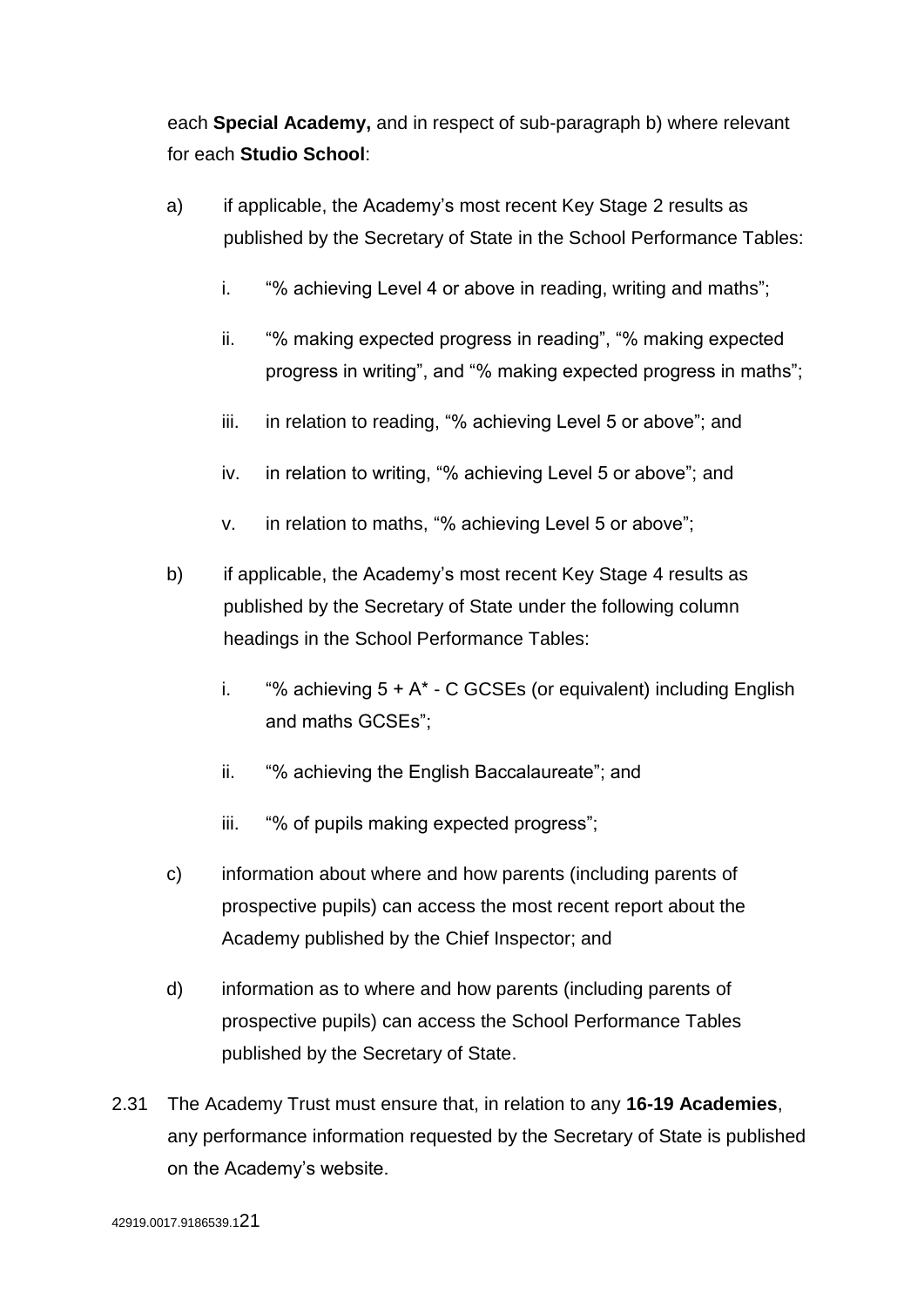2.32 The Secretary of State may direct any Academy to participate in international education surveys, under the Education Act 1996, as if it were a maintained school.

## <span id="page-21-0"></span>**3. GRANT FUNDING**

## <span id="page-21-1"></span>**Recurrent Expenditure Grants**

- 3.1 The Secretary of State will pay grants towards Recurrent Expenditure, and may pay grants towards Capital Expenditure, for each Academy.
- 3.2 "**Recurrent Expenditure**" means any money spent on the establishment, conduct, administration and maintenance of an Academy which does not fall within Capital Expenditure.
- 3.3 In respect of Recurrent Expenditure, the Secretary of State will pay **General Annual Grant** ("**GAG**") and may additionally pay **Earmarked Annual Grant** ("**EAG**"). These are two separate and distinct grants.
- 3.4 Except with the Secretary of State's consent, the Academy Trust must not make commitments to spending which will have substantial implications for future grant. No decision by the Academy Trust will commit the Secretary of State to paying any particular amount of grant.

## <span id="page-21-2"></span>**Capital Grant**

- 3.5 The Secretary of State may pay a grant ("**Capital Grant**") to the Academy Trust for the purpose of spending on items of Capital Expenditure.
- 3.6 "**Capital Expenditure**" means expenditure on:
	- a) acquiring land and buildings;
	- b) erecting, enlarging, improving or demolishing any building including fixed plant, installation, wall, fence or other structure, or any playground or hard standing;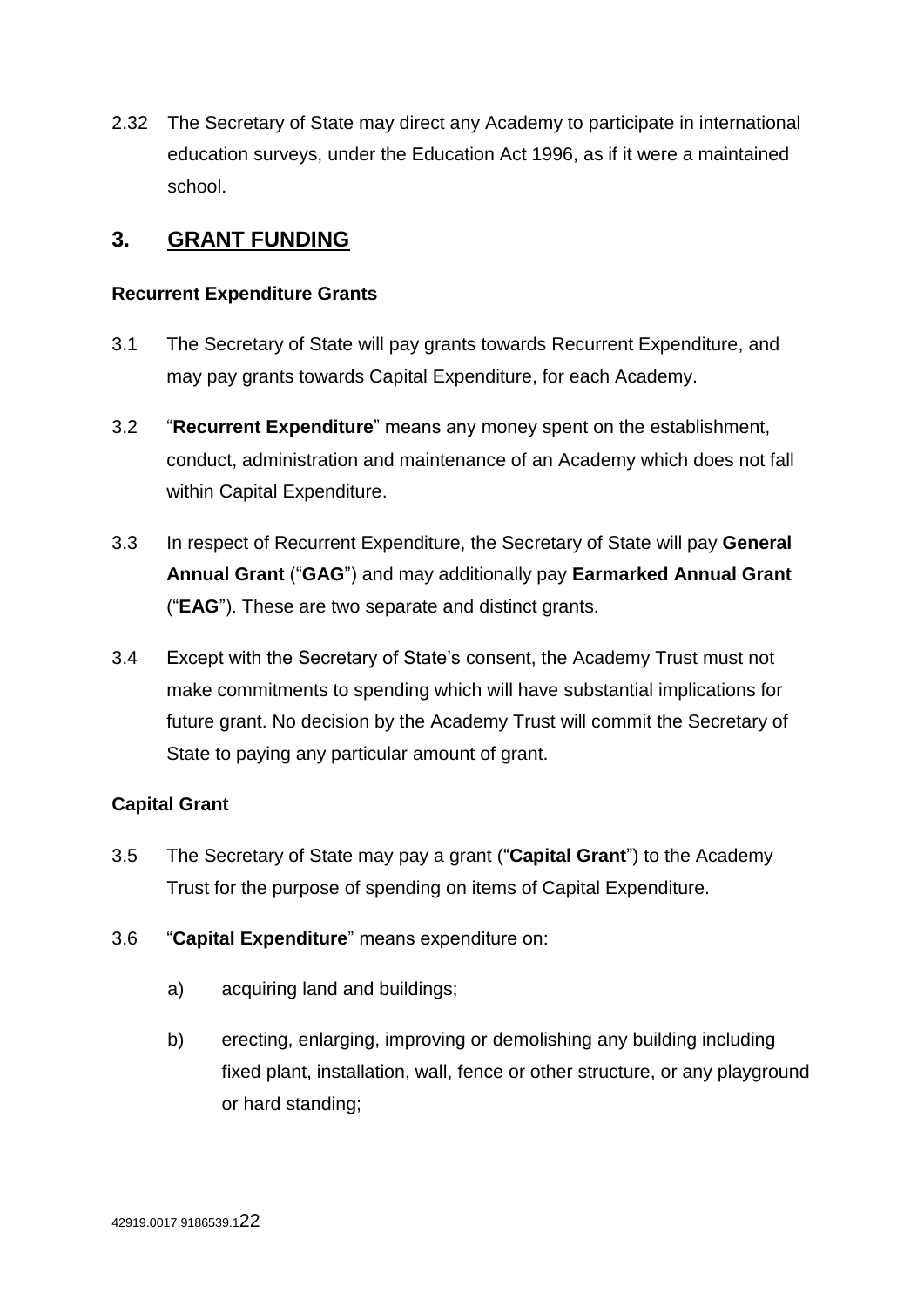- c) installing electrical, mechanical or other services other than necessary repairs and maintenance due to normal wear and tear;
- d) buying vehicles;
- e) installing and equipping premises with furnishings and equipment, other than necessary repairs and maintenance due to normal wear and tear;
- f) installing and equipping premises with computers, networking for computers, operating software and ICT equipment, other than necessary updates or repairs and maintenance due to normal wear and tear;
- g) providing and equipping premises, including playing fields and other facilities for social activities and physical recreation other than necessary repairs and maintenance due to normal wear and tear;
- h) works of a permanent character other than the purchase or replacement of minor day-to-day items;
- i) any major repairs or replacements which are specified as capital expenditure in any grant letter relating to them;
- j) such other items (whether like or unlike any of the foregoing) of a substantial or enduring nature which the Secretary of State agrees are capital expenditure for the purposes of this Agreement;
- k) professional fees properly and reasonably incurred in connection with the provision of any of the above;
- l) VAT and other taxes payable on any of the above.
- 3.7 Any Capital Grant funding that may be made available to the Academy Trust will be notified to it by the Secretary of State.
- 3.8 The Academy Trust must spend Capital Grant only on items of Capital Expenditure approved by the Secretary of State and in accordance with conditions specified by the Secretary of State. Further, the Academy Trust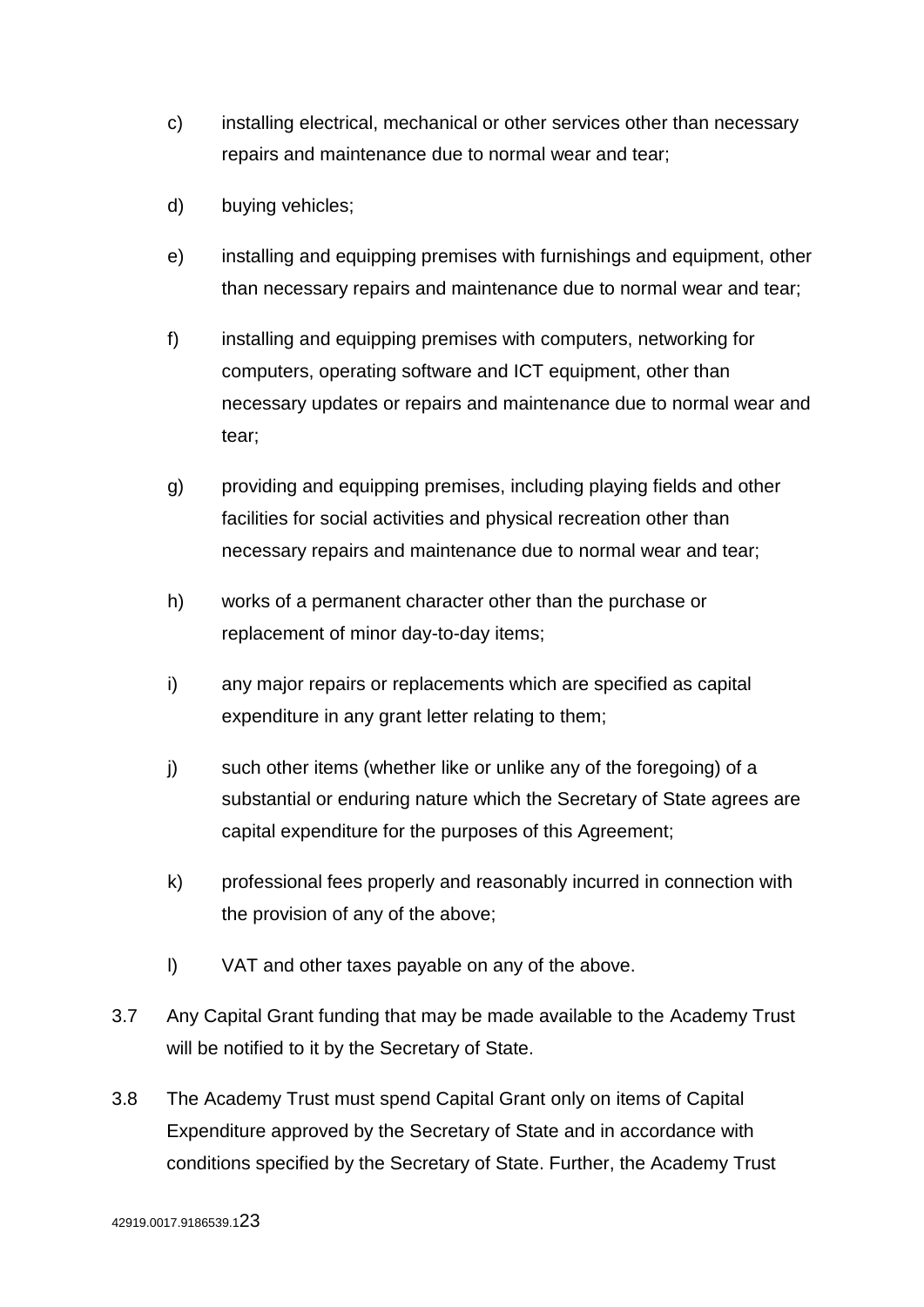must provide evidence that it has obtained all planning and other consents required for any proposed building and infrastructure development to be funded using Capital Grant.

- 3.9 In order to receive payments of Capital Grant, the Academy Trust must provide supporting invoices and certificates in the format specified by the Secretary of State.
- 3.10 The Academy Trust must provide an account of Capital Grant received and associated spending on Capital Expenditure using Capital Grant in the Academy Trust's financial statements and any financial reports or returns that the Secretary of State may require.
- 3.11 If in its use of Capital Grant the Academy Trust does not comply with this Agreement or any of the conditions specified by the Secretary of State, or the project does not accord with the original specification or has not been completed, the Secretary of State may at his discretion not make any further payments of Capital Grant and require the Academy Trust to repay all or part of the Capital Grant.

#### <span id="page-23-0"></span>**General Annual Grant (GAG)**

- 3.12 The Secretary of State will pay GAG to the Academy Trust towards the normal running costs or capital expenditure of each of its Academies, including:
	- a) teachers' salaries and related costs (including pension contributions, full and part-time teaching staff and payments in respect of seconded teachers);
	- b) non-teaching staff salaries and related costs (including pension contributions);
	- c) employees' expenses;
	- d) buying, maintaining, repairing and replacing teaching and learning materials and other educational equipment, including books and stationery;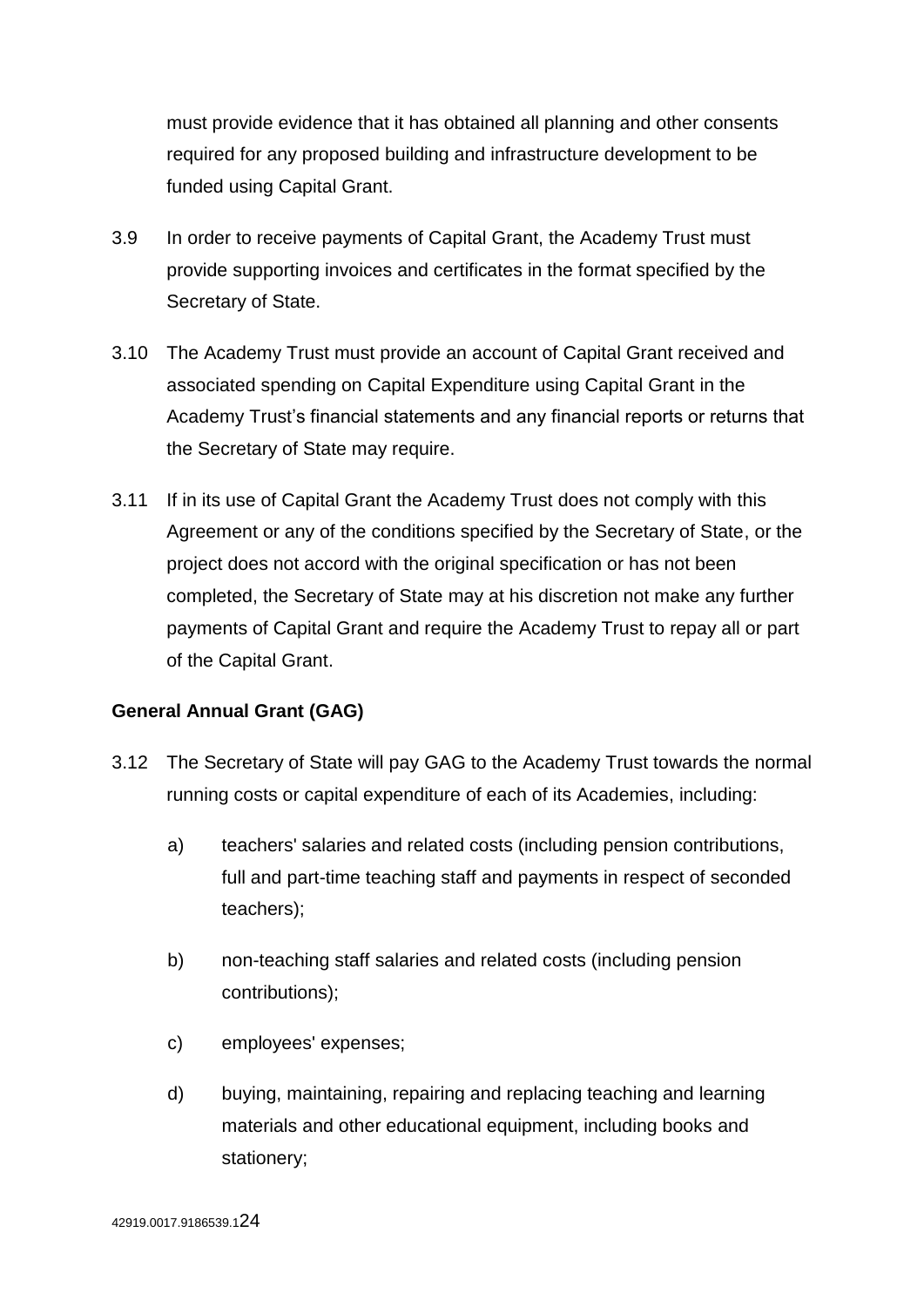- e) buying, maintaining, repairing and replacing other assets including ICT equipment and software, sports equipment and laboratory equipment and materials;
- f) examination fees;
- g) repairs, servicing and maintenance of buildings (including redecoration, heating, plumbing, lighting etc.); maintenance of grounds (including boundary fences and walls); insurance; cleaning materials and contract cleaning; water and sewerage; fuel and light (including electricity and gas); rents; rates; purchase, maintenance, repairs and replacement of furniture and fittings;
- h) medical equipment and supplies;
- i) staff development (including in-service training);
- j) curriculum development;
- k) the costs of providing school meals for pupils (including the cost of providing free school lunches to pupils who are eligible to receive them), and any discretionary grants to pupils to meet the cost of pupil support, including support for pupils with SEN or disabilities;
- l) administration; and
- m) establishment expenses and other institutional costs.
- 3.13 GAG for each Academy Financial Year for each **Mainstream Academy** and **Special Academy** will include:
	- a) funding equivalent to that which would be received by a maintained school with similar characteristics, determined by the Secretary of State and taking account of the number of pupils at the Academy;
	- b) funding to cover necessary functions which would be carried out by the relevant LA if the Academy were a maintained school;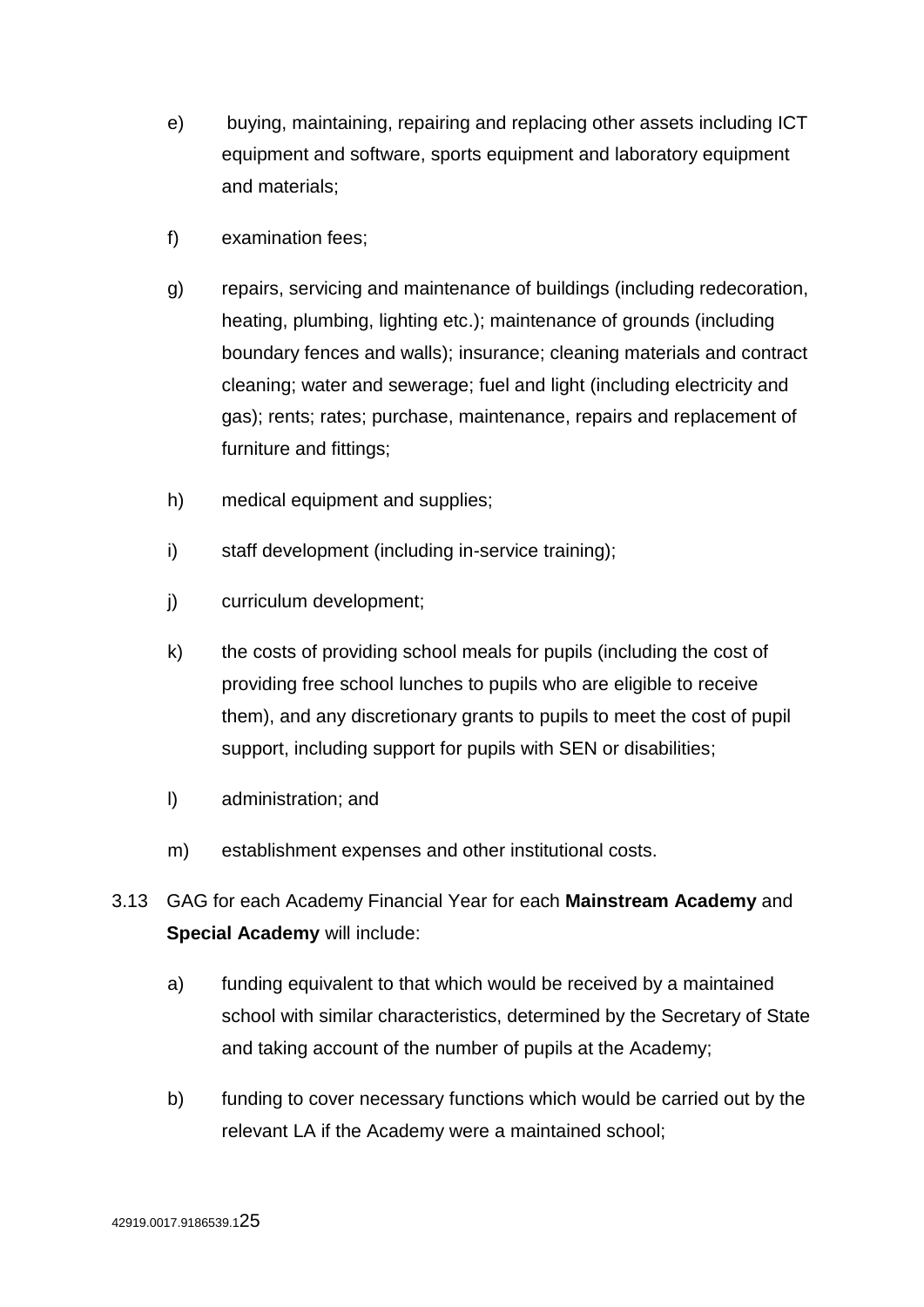- c) payment of any additional specific grants made available to maintained schools, where the Academy meets the criteria for those grants, and at the Secretary of State's discretion; and
- d) funding for any other costs to the Academy which the Secretary of State considers necessary.
- 3.14 The Academy Trust must use GAG only for maintaining, carrying on, managing and developing the Academies in accordance with this Agreement and the relevant Supplemental Agreement, except where the Secretary of State has given specific consent for the Academy Trust to use GAG for another charitable purpose.
- 3.15 In particular (but without limitation) the Academy Trust must not use GAG for:
	- a) education and training for adults who are not pupils of the Academy, other than staff professional development and governance training and development;
	- b) nursery provision for which parents are charged a fee;
	- c) nursery provision to children outside of the relevant Academy's age range as stated in the applicable Supplemental Agreement;
	- d) Children's Centres;
	- e) any additional cost of providing sport and leisure facilities for a purpose not permitted in clause 3.14.

## <span id="page-25-0"></span>**Earmarked Annual Grant (EAG)**

3.16 The Secretary of State may pay EAG to the Academy Trust for specific purposes, agreed between the Secretary of State and the Academy Trust, and as described in the relevant funding letter. The Academy Trust must spend EAG only in accordance with that letter.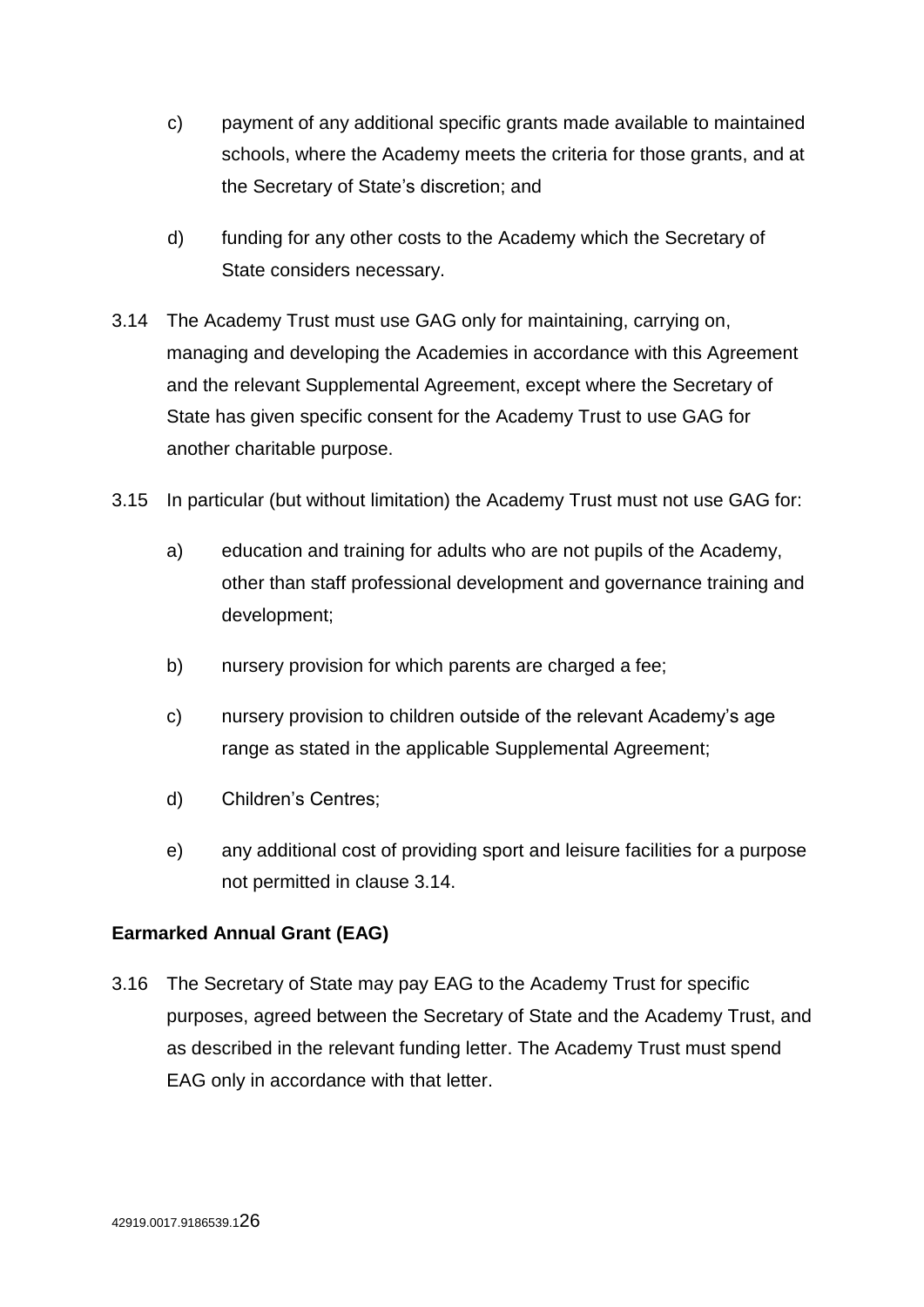3.17 Where the Academy Trust is seeking a specific EAG for any Academy Financial Year, it must send a letter outlining its proposals and the reasons for the request to the DfE.

## <span id="page-26-0"></span>**Arrangements for paying GAG and EAG**

- 3.18 Before each Academy Financial Year, the Secretary of State will notify the Academy Trust of the GAG and EAG amounts in respect of each Academy which, subject to parliamentary approval, the Secretary of State plans for that Academy Financial Year and how these have been calculated.
- 3.19 The amounts of GAG for an Academy Financial Year will be determined annually by the Secretary of State, and notified to the Academy Trust in a funding letter sent before the relevant Academy Financial Year begins (the "**Annual Letter of Funding**").
- 3.20 Amounts of EAG will be notified to the Academy Trust wherever possible in the Annual Letter of Funding or as soon as is practicable afterwards.
- 3.21 The Annual Letter of Funding will, as well as stating the grant amounts, set out how these have been calculated. It will not include grants which cannot be calculated in time because there is not enough information, or for other administrative reasons. Any such grants will be notified as soon as practicable.
- 3.22 The Secretary of State will pay GAG in monthly instalments on or before first day of each month ("the relevant month"), to fund the salaries and other payroll costs of all monthly paid employees and all other costs payable during the relevant month. The detailed arrangements for payment will be set out in the Annual Letter of Funding, or an equivalent.
- 3.23 If GAG or EAG is miscalculated:
	- a) because of a mistake by the Secretary of State, which leads to an underpayment to the Academy Trust, the Secretary of State will correct the underpayment in the same or subsequent Academy Financial Years;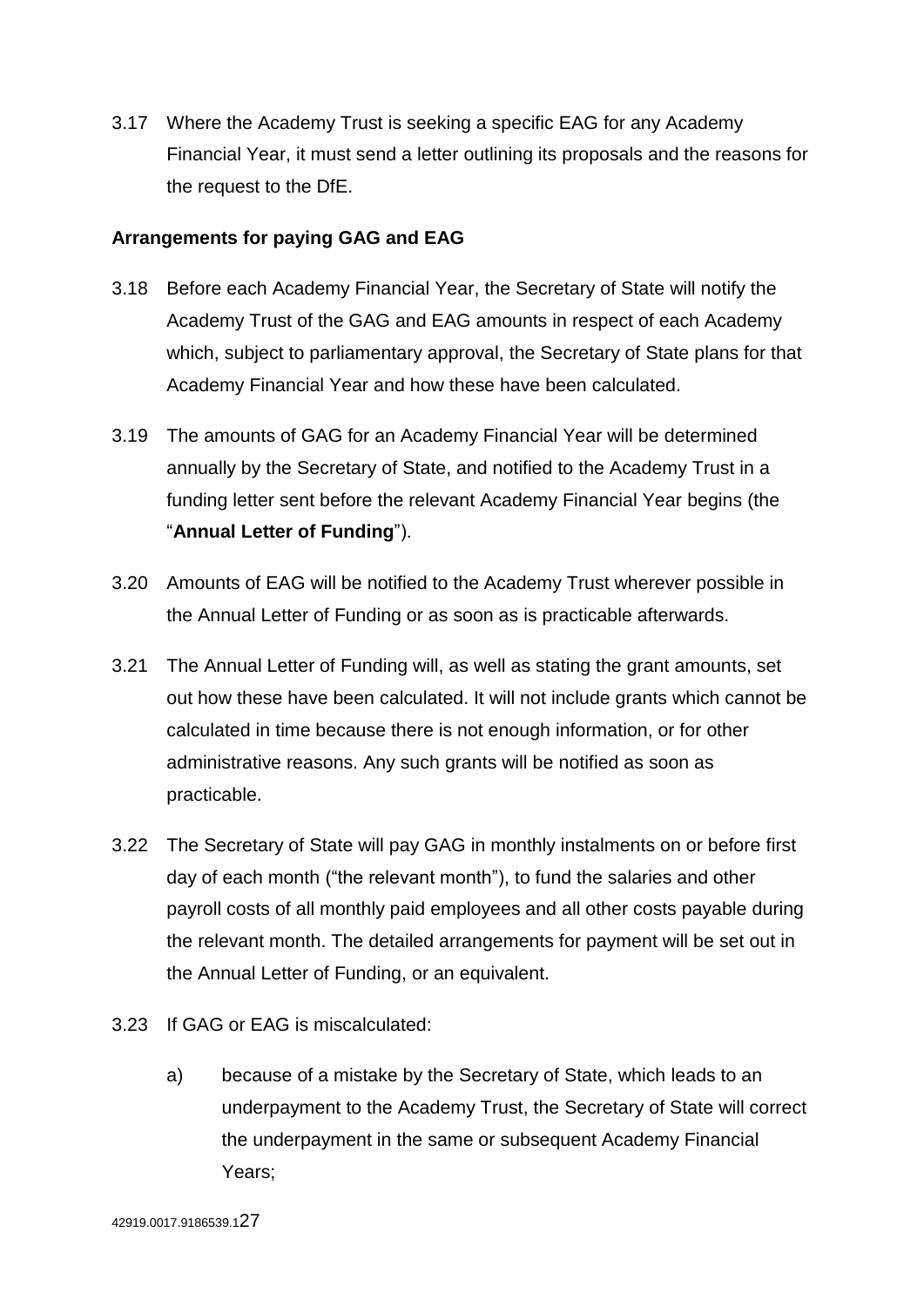- b) because the Academy Trust provided incorrect information, which leads to an underpayment to the Academy Trust, the Secretary of State may correct the underpayment in the same or subsequent Academy Financial Years;
- c) for any reason which results in an overpayment to the Academy Trust, the Secretary of State may recover any overpaid grant in the same or subsequent Academy Financial Years, having considered all the relevant circumstances and taking into account any representations from the Academy Trust.

## <span id="page-27-0"></span>**Other relevant funding**

3.24. The Academy Trust may receive additional funding from an LA under an agreement with that LA for the provision of support for pupils with SEN who require high levels of such support. The Academy Trust must ensure that all support required under that agreement is provided for those pupils.

## <span id="page-27-1"></span>**4. FINANCIAL AND ACCOUNTING REQUIREMENTS**

#### <span id="page-27-2"></span>**General**

- 4.1 In order for the Secretary of State to provide grant funding to the Academy Trust, the Academy Trust must be fulfilling the financial and reporting requirements in this Agreement, and any Supplemental Agreements.
- 4.2 In its conduct and operation, the Academy Trust must apply financial and other controls which meet the requirements of regularity, propriety and value for money.
- 4.3 The Academy Trust must appoint an accounting officer and must notify the Secretary of State of that appointment. The Academy Trust must assign to the accounting officer the responsibilities of the role set out in the Academies Financial Handbook and HM Treasury's publication 'Managing Public Money'.
- 4.4 The Academy Trust must abide by the requirements of, and have regard to the guidance for, charities and charity trustees issued by the Charity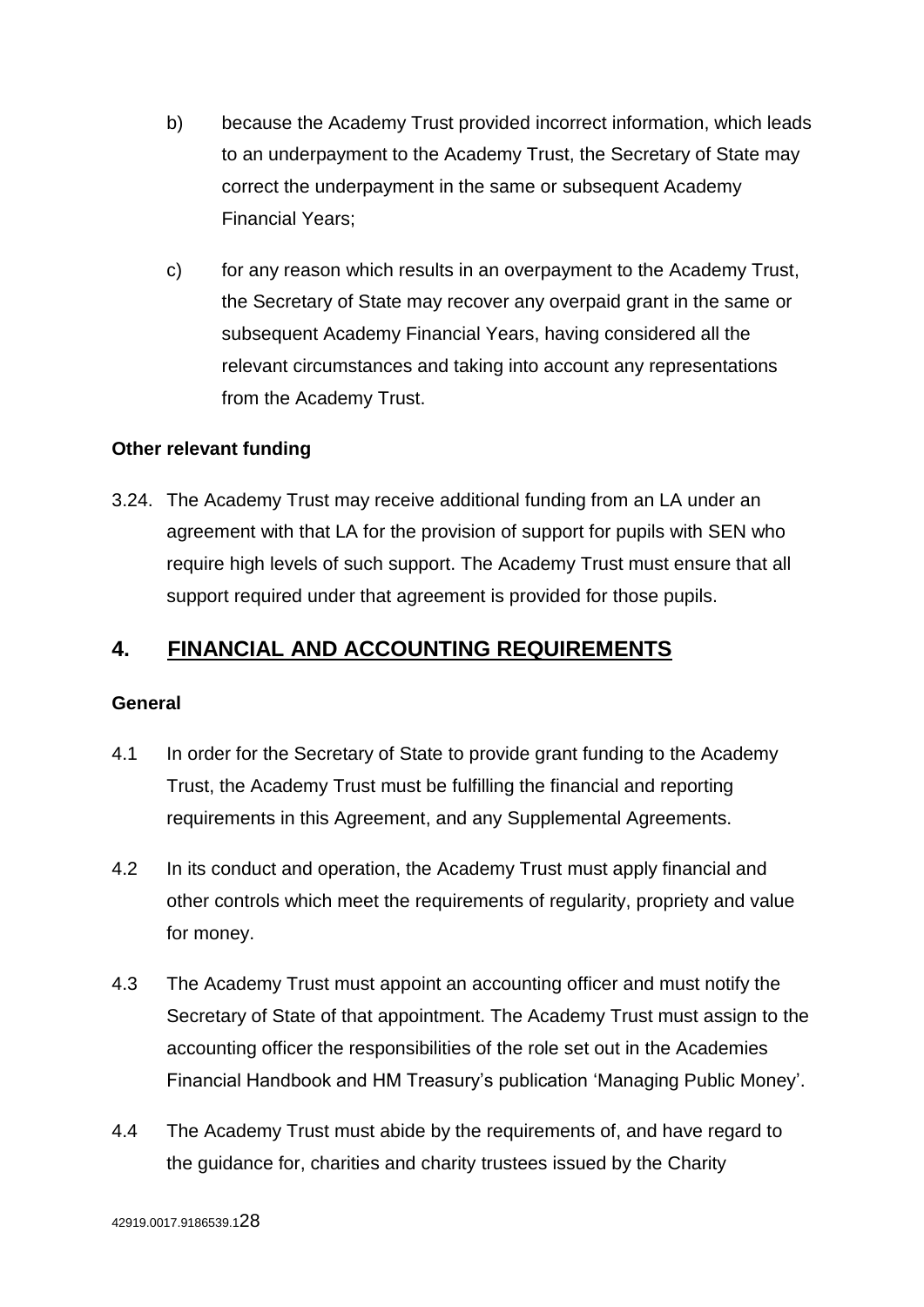Commission and, in particular, the Charity Commission's guidance on 'Protecting Charities from Harm'. Any references in this document which require charity trustees to report to the Charity Commission should instead be interpreted as reporting to the body or person appointed as the principal regulator under the Charities Act 2011.

- 4.5 The Academy Trust must abide by the requirements of the current 16 to 19 Funding Guidance published by the Secretary of State, in respect of any provision for students who are above compulsory school age until the academic year in which they reach the age of 19.
- 4.5A If the Secretary of State pays any grant to or on behalf of the Academy Trust, in respect of any Free Schools that the Academy Trust establishes and maintains, which includes an amount to cover VAT, the Academy Trust shall, having paid the VAT, promptly submit a VAT reclaim application to Her Majesty's Revenue and Customs (HMRC). Any failure by the Academy Trust to submit a VAT reclaim application to HMRC, or to pursue the application diligently, or to repay any reclaimed amount to the Secretary of State as soon as reasonably practicable following receipt will be taken into account by the Secretary of State in:
	- a) calculating and paying any subsequent grant to the Academy Trust; or
	- b) adjusting GAG payable to the Academy Trust in subsequent Academy Financial Years.

## <span id="page-28-0"></span>**Application of the Academies Financial Handbook**

- 4.6 In relation to the use of grant paid to the Academy Trust by the Secretary of State, the Academy Trust must follow the requirements of, and have regard to the guidance in, the Academies Financial Handbook.
- 4.7 The Academy Trust must have adequate insurance cover or opt in to the Department's arrangements as set out in the Academies Financial Handbook.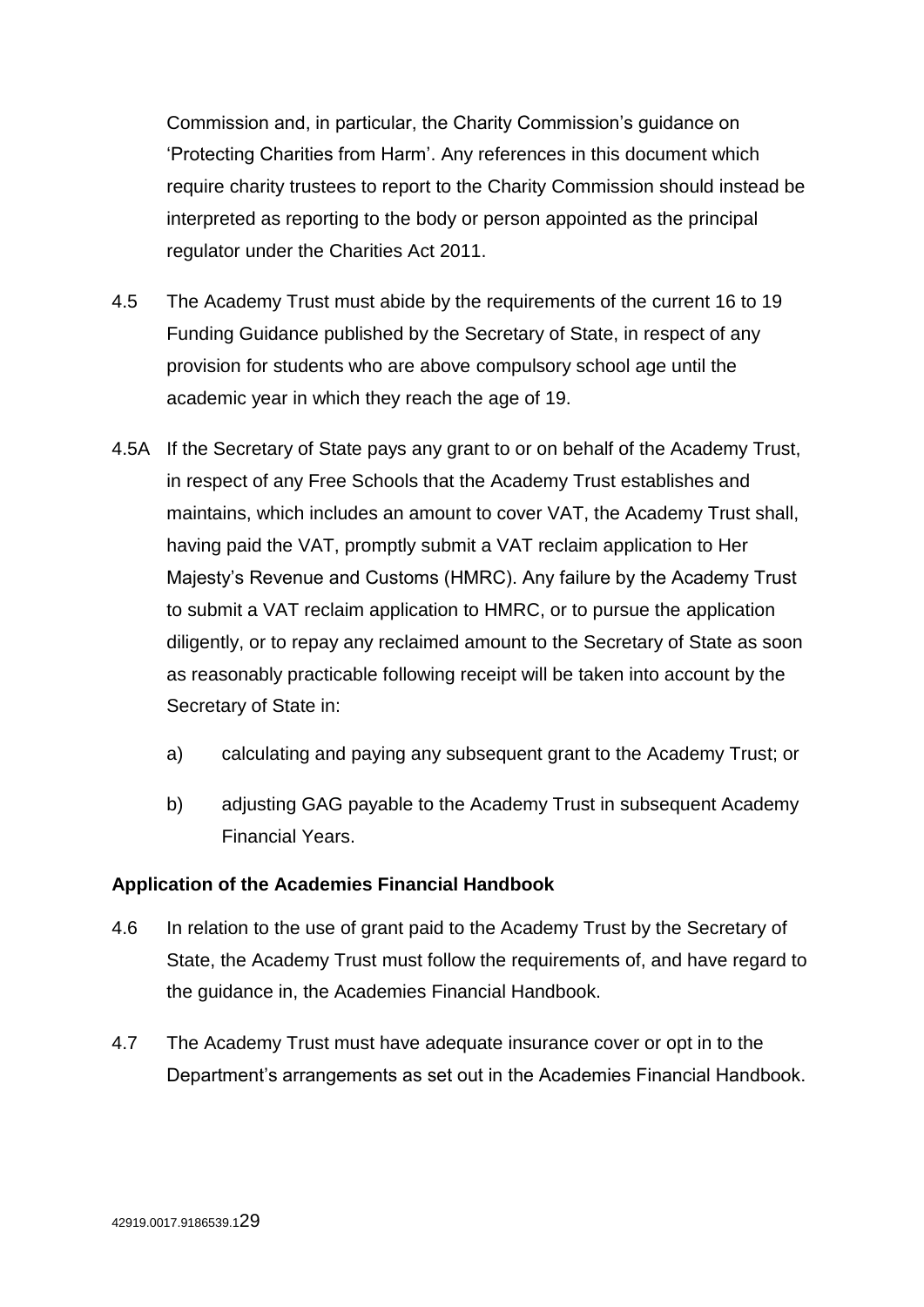4.8 The Academy Trust must submit information about its finances to the Secretary of State in accordance with the Academies Financial Handbook, or as otherwise specified by the Secretary of State.

## <span id="page-29-0"></span>**Budgeting for funds**

- 4.9 The Academy Trust must balance its budget from each Academy Financial Year to the next. For the avoidance of doubt, this does not prevent the Academy Trust from:
	- a) subject to clause 4.14, carrying a surplus from one Academy Financial Year to the next; or
	- b) carrying forward from previous Academy Financial Years sufficient cumulative surpluses on grants from the Secretary of State to meet an in-year deficit on such grants in a subsequent financial year, in accordance with clauses 4.14-4.16 and 3.L of the relevant Supplemental Agreement; or
	- c) incurring an in-year deficit on funds from sources other than grants from the Secretary of State in any Academy Financial Year, provided it does not affect the Academy Trust's responsibility to ensure that its Academies balance their respective overall budgets from each Academy Financial Year to the next.
- 4.10 The Academy Trust may spend or accumulate funds from private sources or public sources other than grants from the Secretary of State for the benefit of the Academy Trust as it sees fit. Any surplus from private or public sources other than grants from the Secretary of State must be separately identified in the Academy Trust's accounts.
- 4.11 For clarity, and in accordance with the intent of parity of funding with LA maintained schools, in circumstances where a Predecessor School had a deficit balance and the DfE has settled this with the relevant LA, that amount will be recovered from the Academy Trust's GAG over a period not normally exceeding 3 years (unless the Secretary of State in his discretion decides otherwise) after the Academy opened.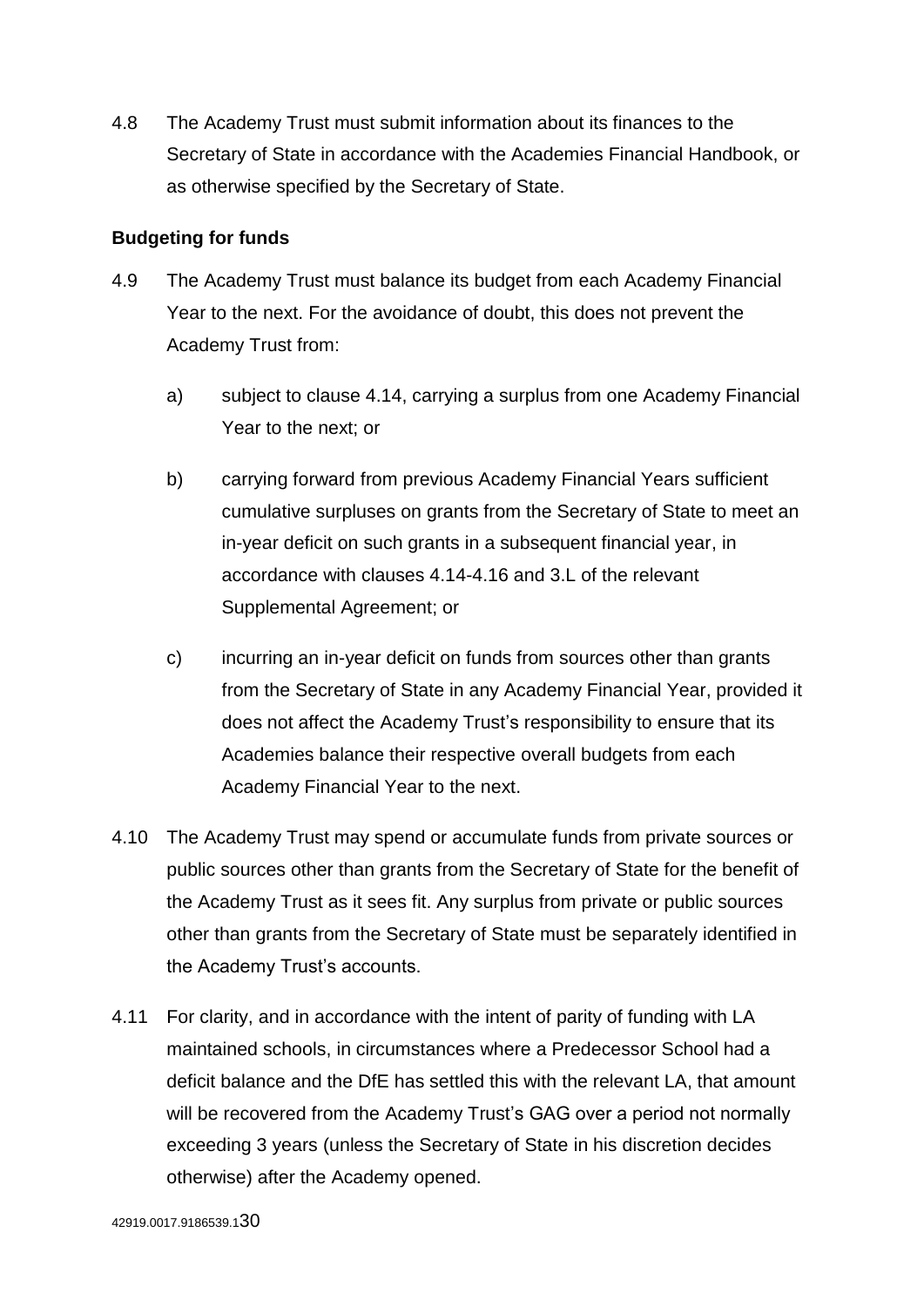- 4.12 The Academy Trust's budget must be approved for each Academy Financial Year by the Board of Charity Trustees.
- 4.13 The approved budget must be submitted to the Secretary of State in a form, and by a date, to be notified by the Secretary of State.

## <span id="page-30-0"></span>**Carrying forward of funds**

- 4.14 At the end of any Academy Financial Year the Academy Trust may carry forward unspent GAG from previous Academy Financial Years without limit (unless a limit is specified in the Academies Financial Handbook, or otherwise as specified in writing by the Secretary of State, in which case that limit will apply).
- 4.15 The Academy Trust must use any GAG carried forward only for purposes of GAG as set out in this agreement, or otherwise as specified in the Academies Financial Handbook or in writing by the Secretary of State.
- 4.16 Any additional grant provided for an Academy's Start-Up Period may be carried forward, without limitation or deduction, until the Start-Up Period ends.
- 4.17 Any unspent grant not allowed to be carried forward under clauses 4.14-4.16 and 3.L of the relevant Supplemental Agreement may be taken into account in the payment of subsequent grant.

#### <span id="page-30-1"></span>**Annual accounts and audit**

- 4.18 The Academy Trust must prepare and file with Companies House the annual reports and accounts required by the Companies Act 2006.
- 4.19 In addition, the Academy Trust must prepare its annual reports and accounts for each Academy Financial Year:
	- a) in accordance with the Charity Commission's 'Accounting and Reporting by Charities: Statement of Recommended Practice', as if the Academy Trust was a registered charity; and
	- b) otherwise as the Secretary of State directs.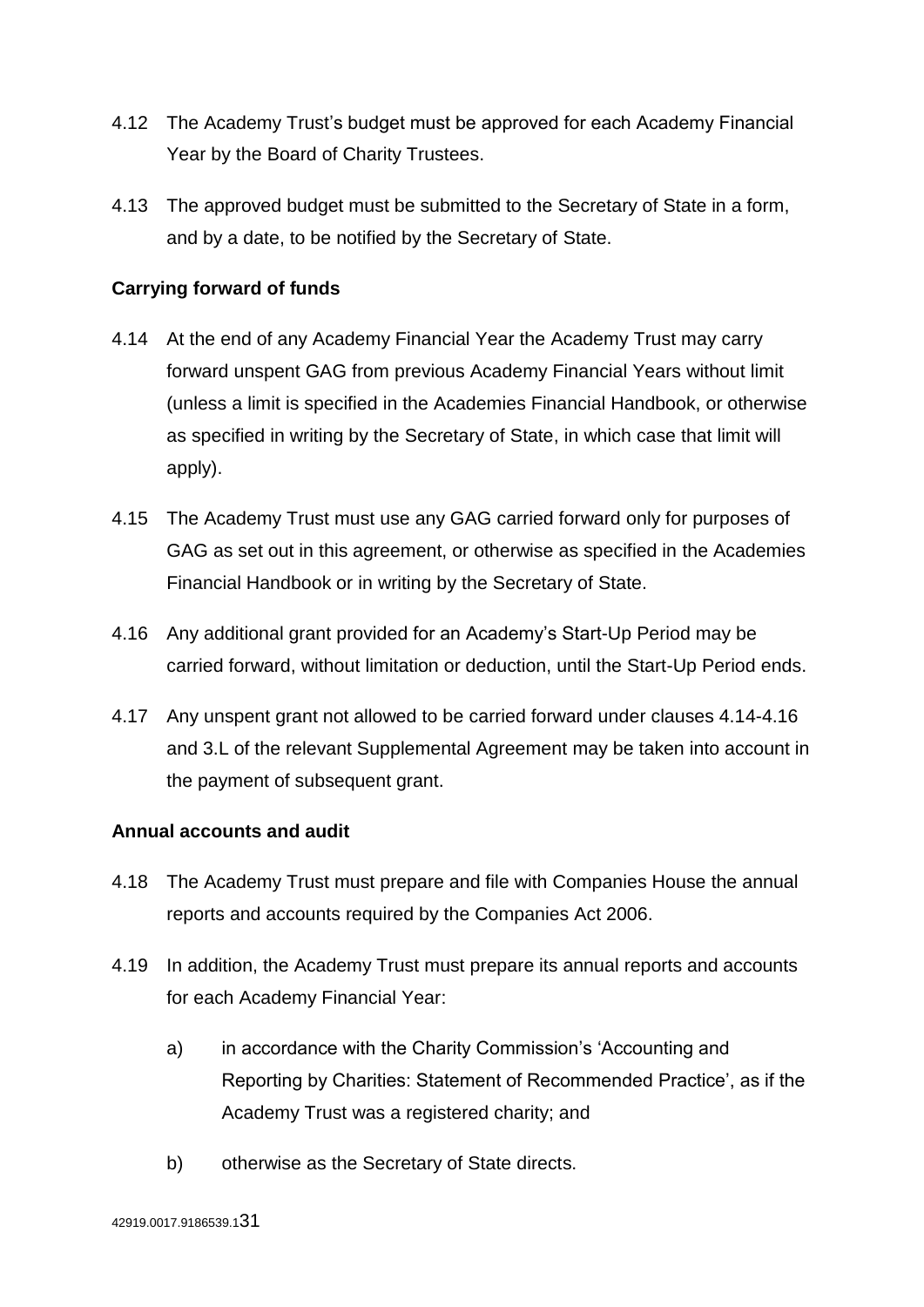- 4.20 The Academy Trust's accounts must be audited annually by independent auditors appointed in line with the Academies Financial Handbook.
- 4.21 The accounts must carry an audit report stating whether, in the opinion of the auditors, the accounts show a true and fair view of the Academy Trust's affairs. The accounts must also be supported by such other audit reports, relating to the use of grants and other matters, as the Secretary of State directs.
- 4.22 The Academy Trust's annual report must include the names of all members of the Academy Trust who served during the year.
- 4.23 The Academy Trust's annual reports and accounts, and the auditor's reports, must be submitted to the Secretary of State by 31 December each Academy Financial Year, or as otherwise specified by the Secretary of State. The Academy Trust must publish on its website its annual reports and accounts, current memorandum of association, Articles and Funding Agreement and the names of its Charity Trustees and members. The Secretary of State may also publish the Academy Trust's annual reports and accounts, and the audit report, as he sees fit.

#### <span id="page-31-0"></span>**Keeping financial records**

4.24 The Academy Trust must keep proper accounting records. Statements of income and expenditure, statements of cash flow and balance sheets must be produced in such form and frequency as the Secretary of State directs.

#### <span id="page-31-1"></span>**Access to financial records**

4.25 The books of accounts and all relevant records, files and reports of the Academy Trust, including those relating to financial controls, must be open at all reasonable times to officials of the DfE and the National Audit Office, and to their agents and contractors, for inspection or carrying out value for money studies. The Academy Trust must give those officials and contractors reasonable assistance with their enquiries. For the purposes of this clause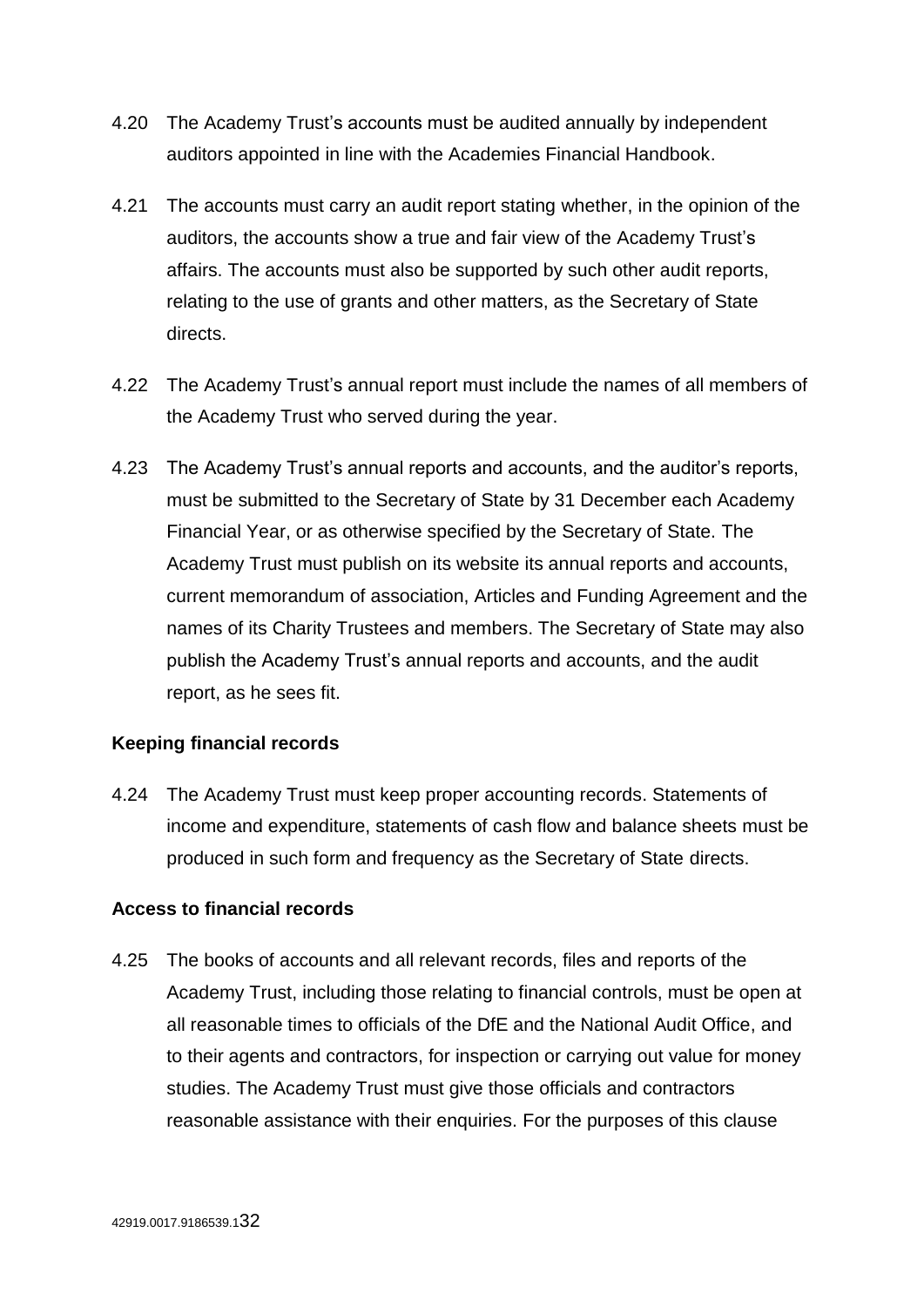'relevant' means in any way relevant to the provision and use of grants provided by the Secretary of State under this Agreement.

4.26 The Secretary of State may, at his expense, instruct auditors to report to him on the adequacy and effectiveness of the Academy Trust's accounting systems and internal controls to standards determined by the Secretary of State, and to make recommendations for improving the Academy Trust's financial management.

## <span id="page-32-0"></span>**Acquiring and disposing of Publicly Funded Assets**

- 4.27 In relation to Publicly Funded Assets, the Academy Trust must not, without the Secretary of State's consent:
	- a) acquire or dispose of freehold land; or
	- b) take up or grant a leasehold of land; or
	- c) dispose of any other class of capital assets.

except as expressly permitted in the Academies Financial Handbook, and subject to Part 3 of Schedule 1 to the Academies Act 2010.

4.28 The Academy Trust must give the Secretary of State 30 days' notice of its intention to take any of the actions in clause  $4.27$  (a) – (c) regardless of whether the Secretary of State's consent is required.

#### <span id="page-32-1"></span>**Retention of proceeds from the disposal of capital assets**

- 4.29 Except as permitted in the Academies Financial Handbook, if the Academy Trust sells capital assets which were acquired or enhanced wholly or partly using payments made by or on behalf of HM Government the Academy Trust must pay to the Secretary of State, at his request, an amount of the sale proceeds equivalent to the proportion of the original cost of the acquisition or enhancement which was met by or on behalf of HM Government.
- 4.30 If the Academy Trust sells a capital asset which was transferred to it for no or nominal consideration from an LA, a Predecessor School or a Predecessor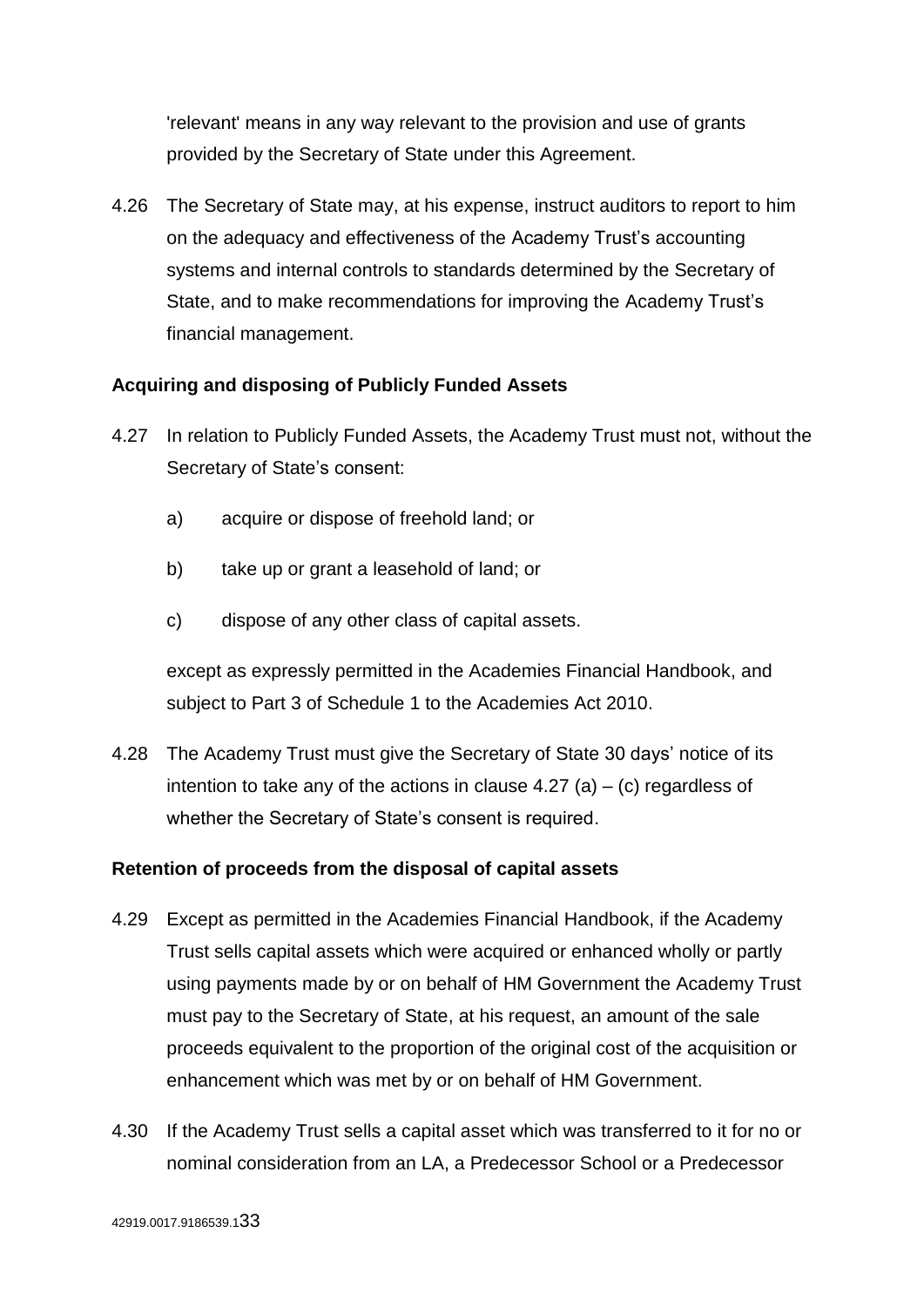School's foundation, the Academy Trust must, if required by the Secretary of State, pay all or part of the sale proceeds to the LA or to the Secretary of State, taking into account the amount of the proceeds to be reinvested by the Academy Trust.

## <span id="page-33-0"></span>**Transactions outside the usual planned range**

- 4.31 In relation to Publicly Funded Assets, the Academy Trust must not, without the Secretary of State's consent:
	- a) give any guarantees, indemnities or letters of comfort, except such as are given in normal contractual relations;
	- b) write off any debts or liabilities owed to it; or
	- c) offer to make any special payments as defined in HM Treasury's publication 'Managing Public Money' (including ex gratia payments, staff severance payments and compensation payments)

if the value of those transactions would be above any threshold specified in the Academies Financial Handbook.

- 4.32 The Academy Trust must give the Secretary of State 30 days' notice (or such shorter period as the Secretary of State may agree) of its intention to take any of the actions in clause  $4.31$  (a) – (c) regardless of whether the Secretary of State's consent is required.
- 4.33 The Academy Trust must promptly notify the Secretary of State of any loss arising from suspected theft or fraud in line with the requirements in the Academies Financial Handbook, or otherwise specified by the Secretary of State.

## <span id="page-33-1"></span>**Borrowing**

4.34 Except as permitted in the Academies Financial Handbook, the Academy Trust must not borrow against Publicly Funded Assets, or so as to put Publicly Funded Assets at risk, without the Secretary of State's consent.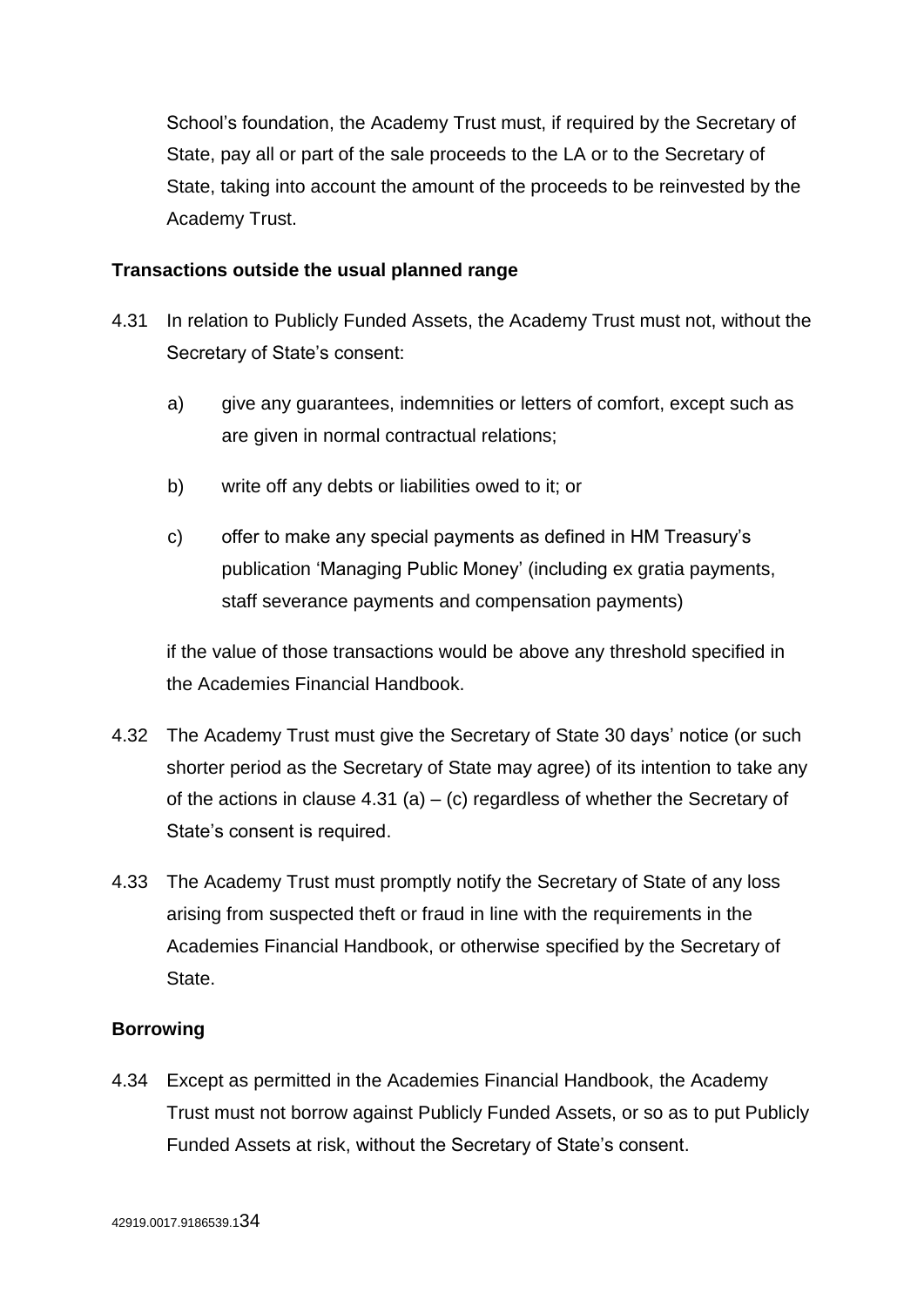## <span id="page-34-0"></span>**5. COMPLAINTS**

- 5.1 With regards to a **Mainstream Academy**, **a Special Academy** an **Alternative Provision Academy** or **a 16-19 Academy**, if a complaint is made about matters arising wholly or partly before the Academy opened, and all or part of that complaint was investigated by the Local Government Ombudsman under Part III of the Local Government Act 1974 ("**Part III**"), or could have been investigated under Part III if the Predecessor School/Pupil Referral Unit had remained a maintained school/Pupil Referral Unit, the Academy Trust:
	- a) must abide by the provisions of Part III as if the Academy were a maintained school/Pupil Referral Unit;
	- b) agrees that the Secretary of State will have the power to investigate the subject of the complaint as if it had taken place after the Academy opened; and
	- c) must act in accordance with any recommendation from the Secretary of State as if that recommendation had been made under Part III and the Academy were a maintained school/Pupil Referral Unit.
- 5.2 With regards to a **Mainstream Academy,** a **Special Academy** or a **16-19 Academy**, if the Secretary of State could have given an order or a direction under section 496 or 497 of the Education Act 1996 to the governing body of the Predecessor School and that order or direction related to matters occurring within the 12 months immediately before the Academy opened, the Academy Trust:
	- a) agrees that the Secretary of State may give orders or directions to the Academy Trust as though the Academy were a maintained school and sections 496 and 497 applied to the governing body of that maintained school; and
	- b) must act in accordance with any such order or direction from the Secretary of State.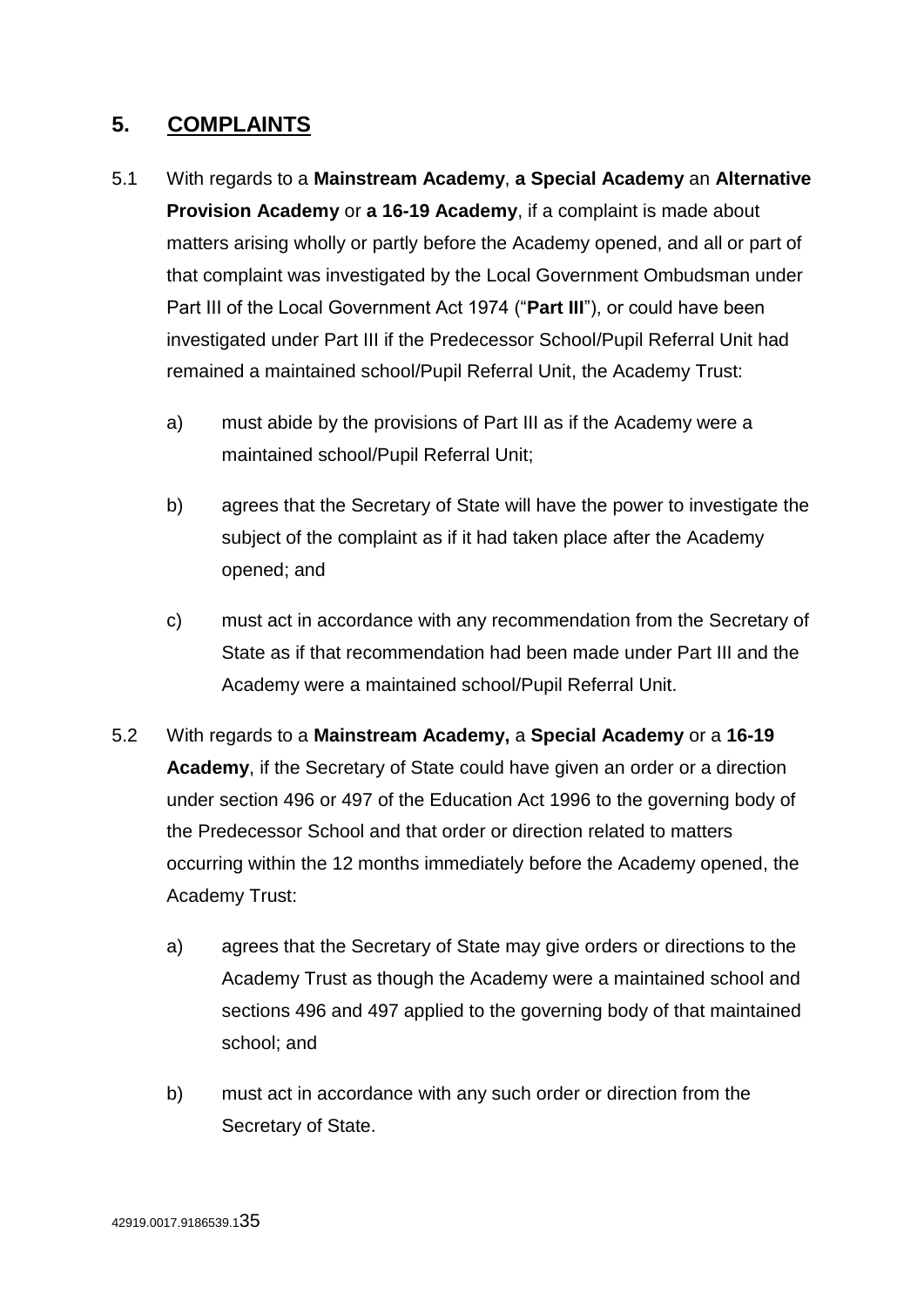- 5.3 If at the time of the opening of any **Mainstream Academy**, **Special Academy, Alternative Provision Academy** or **16-19 Academy** the investigation of a complaint made to the governing body of the Predecessor School/Pupil Referral Unit has not yet been completed, the Academy Trust must continue to investigate that complaint in accordance with the complaints procedures established by that governing body.
- 5.4 If a complaint is made to the Academy Trust about matters arising in whole or in part during the 12 months prior to the opening of any **Mainstream Academy**, any **Special Academy** any **Alternative Provision Academy** or any **16-19 Academy** the Academy Trust agrees to investigate that complaint as if the matter complained of had taken place after the Academy opened.

## <span id="page-35-0"></span>**6. TERMINATION**

6.1 This Agreement will commence on the date of delivery and continue until terminated in accordance with clauses 6.2-6.7, or until all Supplemental Agreements have terminated.

#### <span id="page-35-1"></span>**Termination by either party**

- 6.2 The Secretary of State may serve a Termination Notice if any of the following events occur, or if he considers that there is a serious risk that any of them may occur:
	- a) the Academy Trust calls a formal or informal meeting of its creditors or enters into any formal or informal composition or arrangement with its creditors; or
	- b) the Academy Trust proposes a voluntary arrangement within Section 1 of the Insolvency Act 1986 (as amended); or
	- c) the Academy Trust is unable to pay its debts within the meaning of Section 123 of the Insolvency Act 1986 provided that, for the purposes of this clause, Section 123 (1)(a) of the Insolvency Act 1986 will have effect as if £10,000 was substituted for £750. The Academy Trust will not be deemed unable to pay its debts for the purposes of this clause if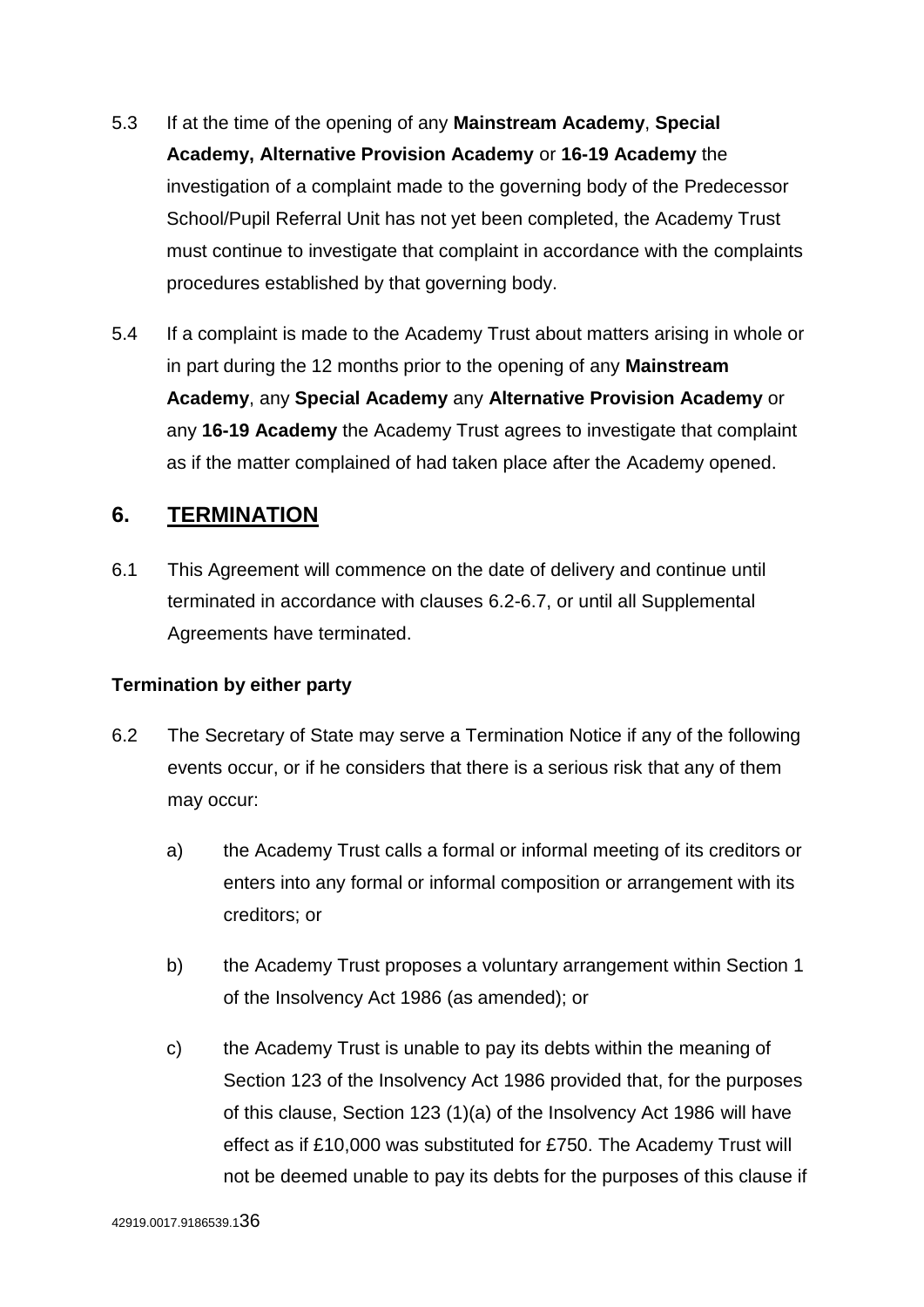any such demand as is mentioned in the said Section is being contested in good faith by the Academy Trust; or

- d) the Academy Trust has a receiver and manager (except those appointed by the Charity Commission under the Charities Act 2011), administrator or administrative receiver appointed over all or part of its undertakings, assets or income; or
- e) any distraint, execution or other process is levied or enforced on any of the Academy Trust's property and is not paid out, withdrawn or discharged within 15 business days; or
- f) the Academy Trust has passed a resolution for its winding up; or
- g) an order is made for the winding up or administration of the Academy Trust.
- 6.3 The Academy Trust must promptly notify the Secretary of State, with an explanation of the circumstances, after receiving any petition which may result in an order for its winding up or administration.
- 6.4 If
	- a) any Charity Trustee or member of the Academy Trust refuses to consent to any checks required under this Agreement, or as otherwise requested by the Secretary of State; or
	- b) the Secretary of State determines that any Charity Trustee or member of the Academy Trust is unsuitable,

the Secretary of State may:

- i. direct the Academy Trust to ensure that the Charity Trustee or member resigns or is removed within 42 days, failing which the Secretary of State may serve a Termination Notice; or
- ii. serve a Termination Notice.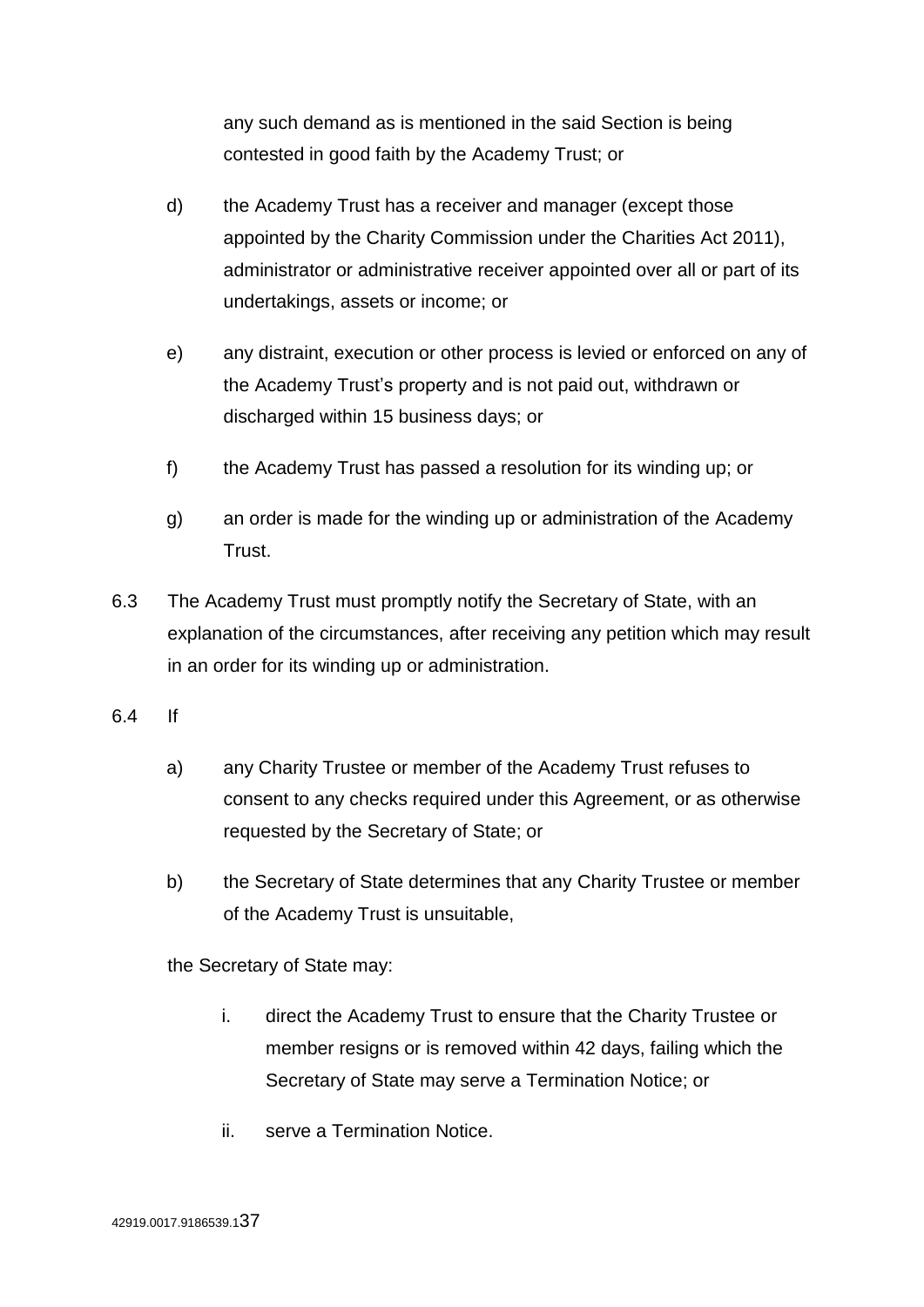- 6.5 For the purposes of clause 6.4 a Charity Trustee or member of the Academy Trust will be "unsuitable" if that Charity Trustee or member:
	- a) has been convicted of an offence;
	- b) has been given a caution in respect of an offence;
	- c) is subject to a relevant finding in respect of an offence; or
	- d) has engaged in relevant conduct,

as a result of which, the Secretary of State considers that that Charity Trustee or member is unsuitable to take part in the management of the Academies.

- 6.6 For the purposes of clause 6.5:
	- a) a Charity Trustee or member of the Academy Trust will be subject to a "relevant finding" in respect of an offence if:
		- i. that Charity Trustee or member has been found not guilty of the offence by reason of insanity;
		- ii. that Charity Trustee or member has been found to be under a disability and to have done the act charged against them in respect of the offence; or
		- iii. a court outside the United Kingdom has made a finding equivalent to that described in paragraphs (i) and (ii) above.
	- b) "relevant conduct" is conduct by a Charity Trustee or member of the Academy Trust which is:
		- i. aimed at undermining the fundamental British values of democracy, the rule of law, individual liberty and mutual respect and tolerance of those with different faiths and beliefs; or
		- ii. found to be in breach of professional standards by a professional body; or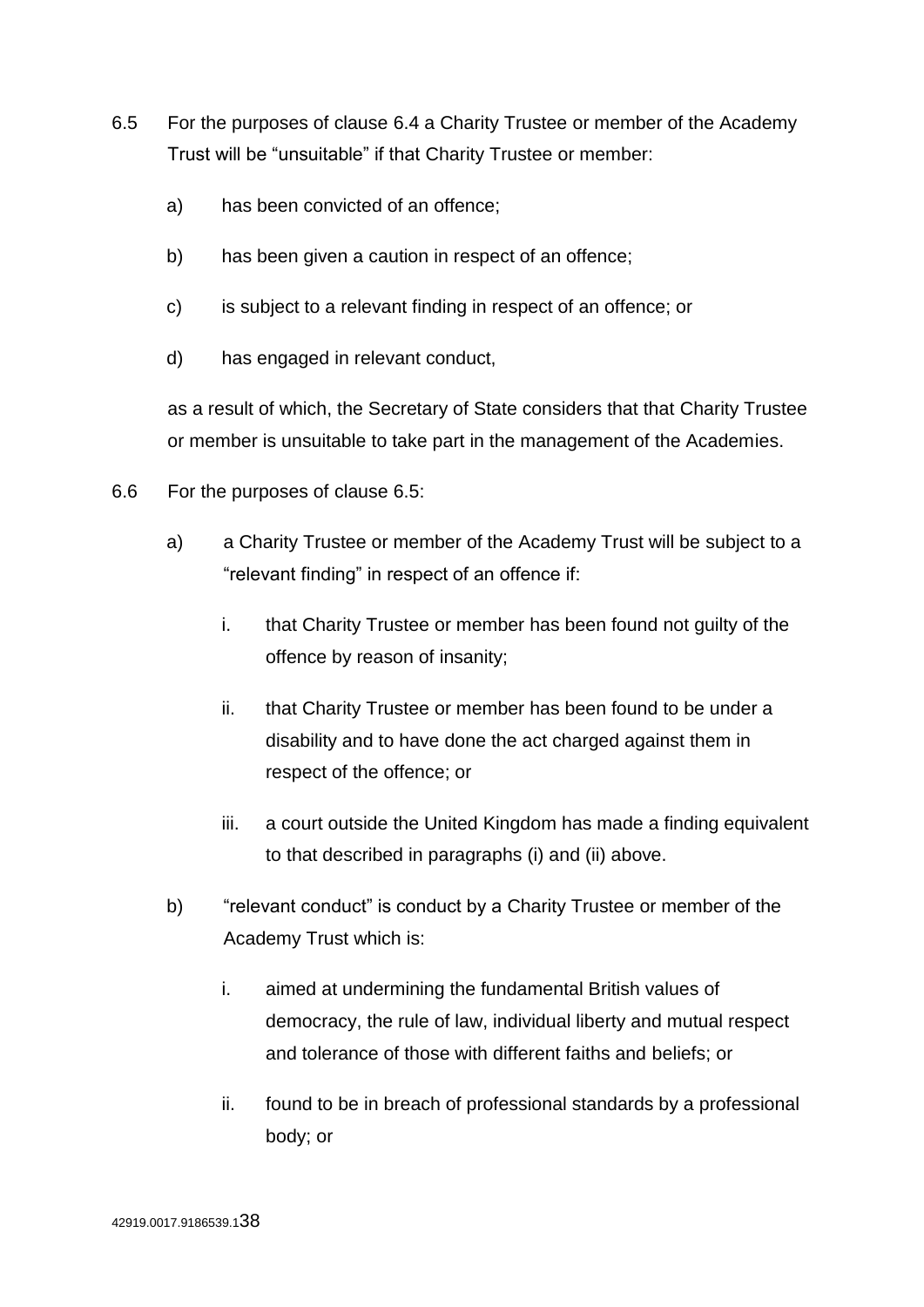iii. so inappropriate that, in the opinion of the Secretary of State, it makes that Charity Trustee or member unsuitable to take part in the management of the Academy.

## <span id="page-38-0"></span>**Change of Control of the Academy Trust**

- 6.7 The Secretary of State may at any time, subject to clause 6.8, serve a Termination Notice if there is a change:
	- a) in the Control of the Academy Trust; or
	- b) in the Control of a legal entity that Controls the Academy Trust.
- 6.8 Where a person ('P') is a member or director of a body corporate (as a corporation sole or otherwise) by virtue of an office, no change of Control arises merely by P's successor becoming a member or director in P's place.
- 6.9 The Academy Trust must promptly notify the Secretary of State if there is a proposed or actual change of Control of the Academy Trust, or of a legal entity that Controls the Academy Trust.
- 6.10 When notifying the Secretary of State further to clause 6.9, the Academy Trust must seek his agreement that, if he is satisfied with the change of Control, he will not exercise his right to terminate this Agreement further to clause 6.7.

## <span id="page-38-1"></span>**7. OTHER CONTRACTUAL ARRANGEMENTS**

## <span id="page-38-2"></span>**Information**

- 7.1 The Academy Trust must promptly provide to the Secretary of State any information about the Academy Trust, or any of its Academies, which he regards as necessary to fulfil his role and responsibilities.
- 7.2 The Secretary of State will give the Academy Trust any information it reasonably requires of him for the running of its Academies.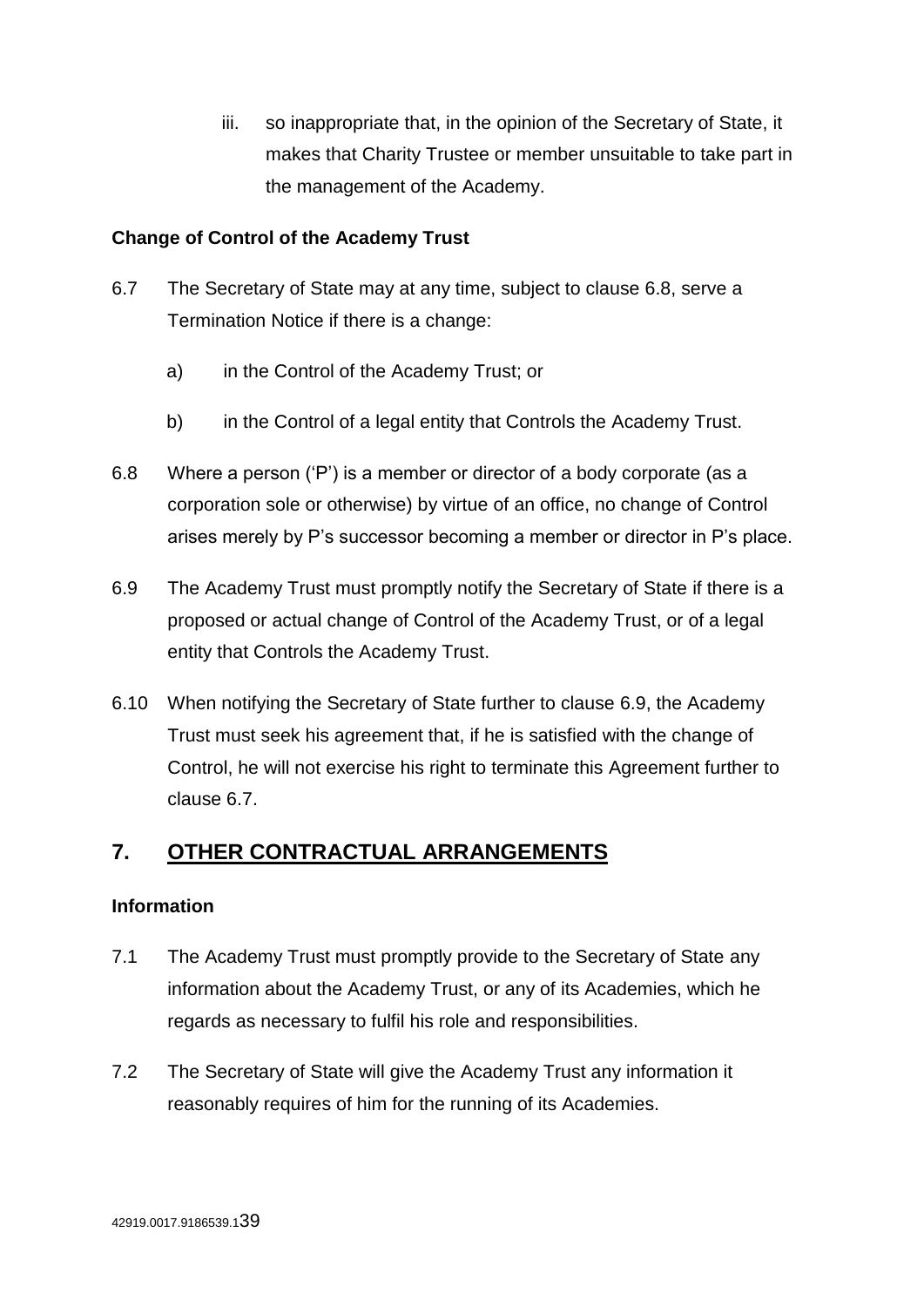## <span id="page-39-0"></span>**Access by the Secretary of State's Officers**

- 7.3 The Academy Trust must allow DfE officials to enter any of its Academies at any reasonable time. All records, files and reports relating to the running of each Academy must be available to them at any reasonable time. Two DfE officials may attend and speak at any meetings of each Academy's Local Governing Body, of the Academy Trust's Board of Charity Trustees or any other meetings of the Charity Trustees of the Academy Trust, but will withdraw from any discussion of an Academy's or the Academy Trust's relationship with the Secretary of State or any discussion of bids for funding to the Secretary of State.
- 7.4 The following documents must be provided to the Secretary of State or any person nominated by the Secretary of State on request:
	- a) the agenda for every meeting of the Board of Charity Trustees, any Local Governing Body or any committee to which the Board of Charity Trustees delegates any of its functions;
	- b) the draft minutes of every such meeting, if they have been approved by the chairman of that meeting;
	- c) the signed minutes of every such meeting; and
	- d) any report, document or other paper considered at any such meeting.
- 7.5 The Academy Trust may exclude from items provided under clause 7.4 any content relating to:
	- a) a named teacher or other person employed, or proposed to be employed, at any Academy;
	- b) a named pupil or student at, or candidate for admission to, any Academy; and
	- c) any matter which the Academy Trust reasonably believes should remain confidential.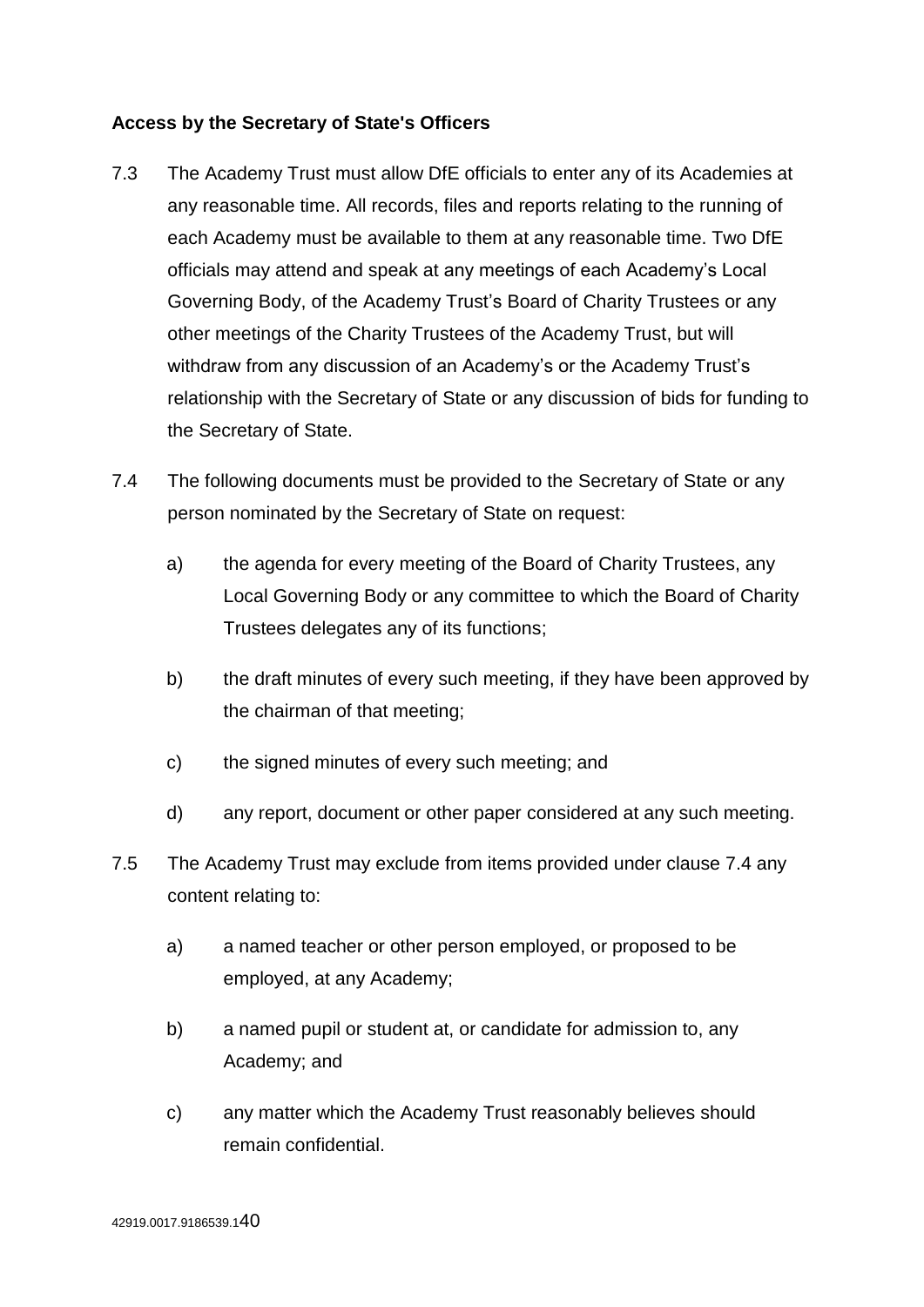## <span id="page-40-0"></span>**Notices**

- 7.6 A notice or communication given to a party in connection with this Agreement or any Supplemental Agreement:
	- a) must be in writing (excluding email, except where agreed in advance) and in English;
	- b) must be delivered by hand or sent by pre-paid first-class post or other next working day delivery service;
	- c) will be deemed to have been received:
		- i. if delivered by hand, at the time when a delivery receipt is signed or when the notice is left at the address in paragraph (d), or
		- ii. if posted, at 9.00am on the second working day after posting; and
	- d) must be sent to the party for the attention of the contact and at the address listed as follows (or to a different contact or address previously notified to the sending party, the change taking effect five working days after deemed receipt of the notice):

| Name of party           | <b>Position of</b>       | <b>Address</b>            |
|-------------------------|--------------------------|---------------------------|
|                         | contact                  |                           |
| Secretary of State      | <b>Head of Academies</b> | Department for            |
|                         | <b>Division</b>          | Education,                |
|                         |                          | Sanctuary                 |
|                         |                          | <b>Buildings, Great</b>   |
|                         |                          | Smith Street,             |
|                         |                          | London, SW1P 3BT          |
| <b>Emmanuel Schools</b> | <b>Finance Director</b>  | <b>Trinity House Bede</b> |
| Foundation              |                          | Academy, Sixth            |
|                         |                          | Avenue, Blyth,            |
|                         |                          | <b>NE24 2SY</b>           |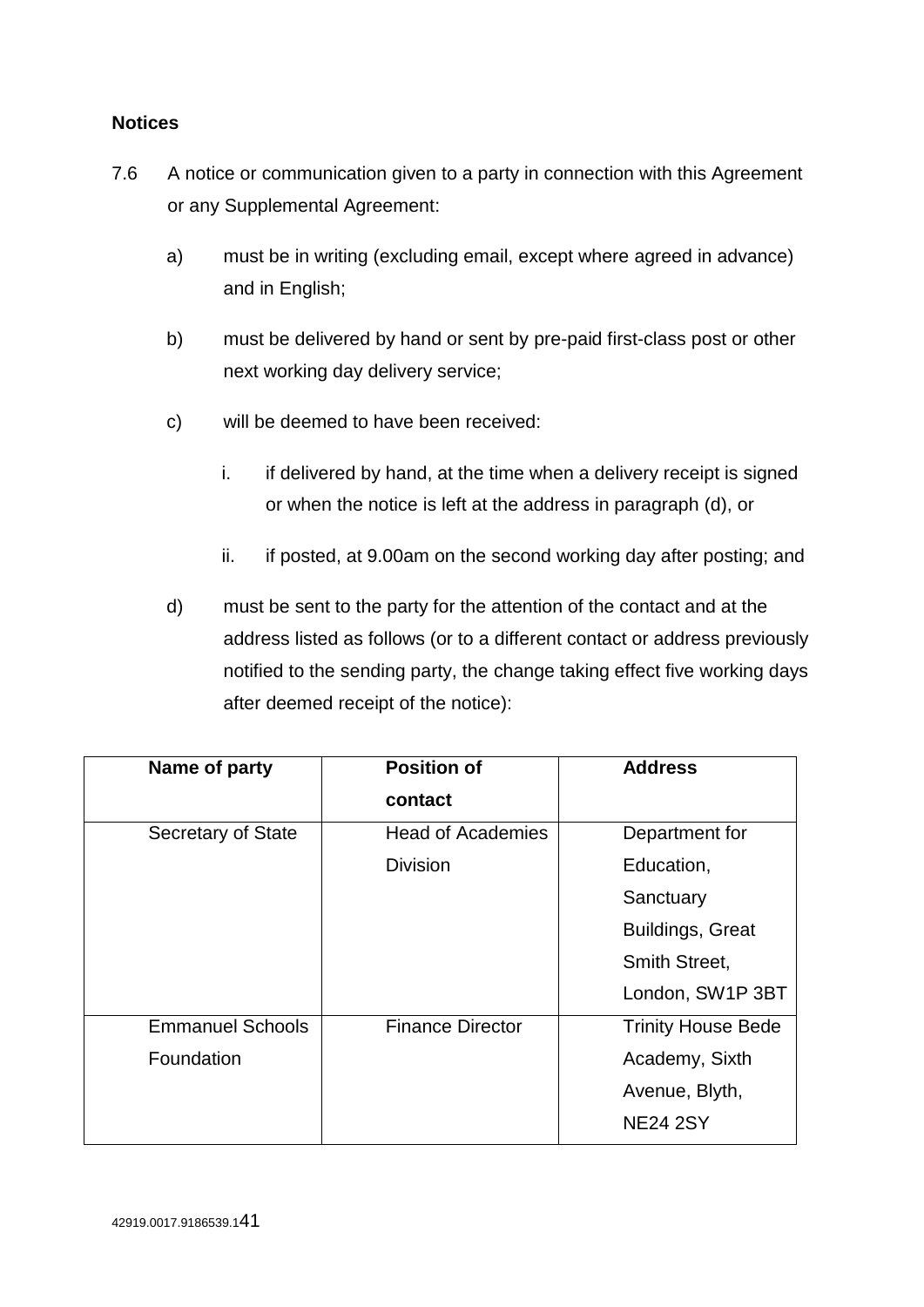## <span id="page-41-0"></span>**Contractual**

- 7.7 This Academy Trust cannot assign this Agreement.
- 7.8 Failure to exercise, or delay in exercising, any right or remedy of the Secretary of State under this Agreement (including the right to terminate this Agreement), or a single or partial exercise of such a right or remedy, is not a waiver of, and does not prevent or restrict any initial or further exercise of, that or any other right or remedy.
- 7.9 Termination of this Agreement will not affect the accrued rights, remedies, obligations or liabilities of the parties to this Agreement existing at termination.
- 7.10 This Agreement may be executed in any number of counterparts, each of which when executed and delivered will constitute a duplicate original, but all of which will together constitute the same agreement.
- 7.11 This Agreement and any dispute or claim arising out of or in connection with it or its subject matter or formation (including non-contractual disputes or claims) will be governed by and construed in accordance with the law of England and Wales, and submitted to the exclusive jurisdiction of the courts of England and Wales.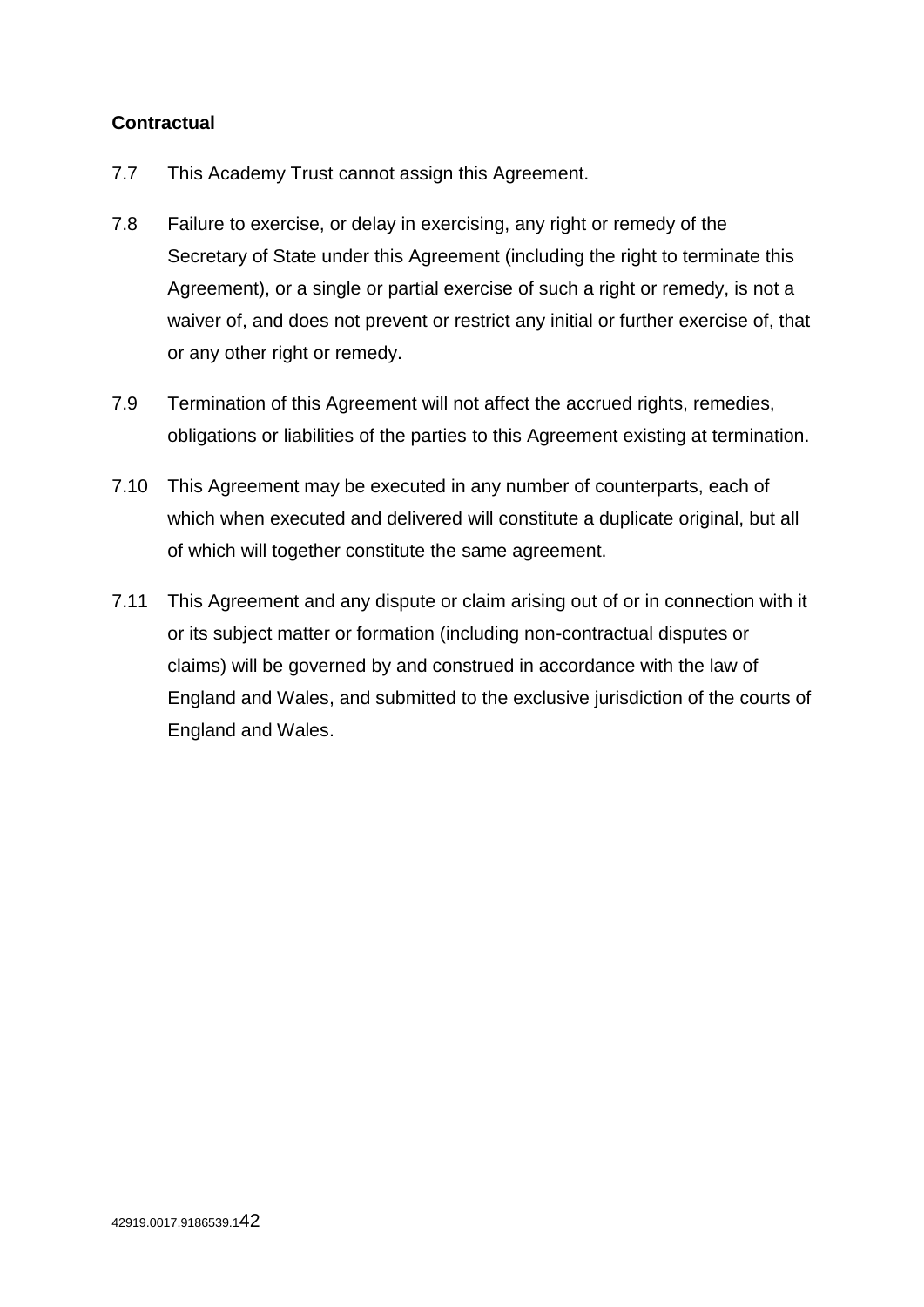This Agreement was executed as a Deed on

Executed on behalf of the **Academy Trust** by:

| .               | and |                          |
|-----------------|-----|--------------------------|
| <b>Director</b> |     | <b>Director</b>          |
|                 |     |                          |
|                 | or  |                          |
|                 |     | <b>Company Secretary</b> |
|                 |     |                          |
|                 | or  |                          |
|                 |     | <b>Witness</b>           |
|                 |     | Name:                    |
|                 |     | Address:                 |

The Corporate Seal of

## **THE SECRETARY OF STATE FOR EDUCATION**

affixed to this deed is authenticated by:

………………………..

**Duly Authorised**